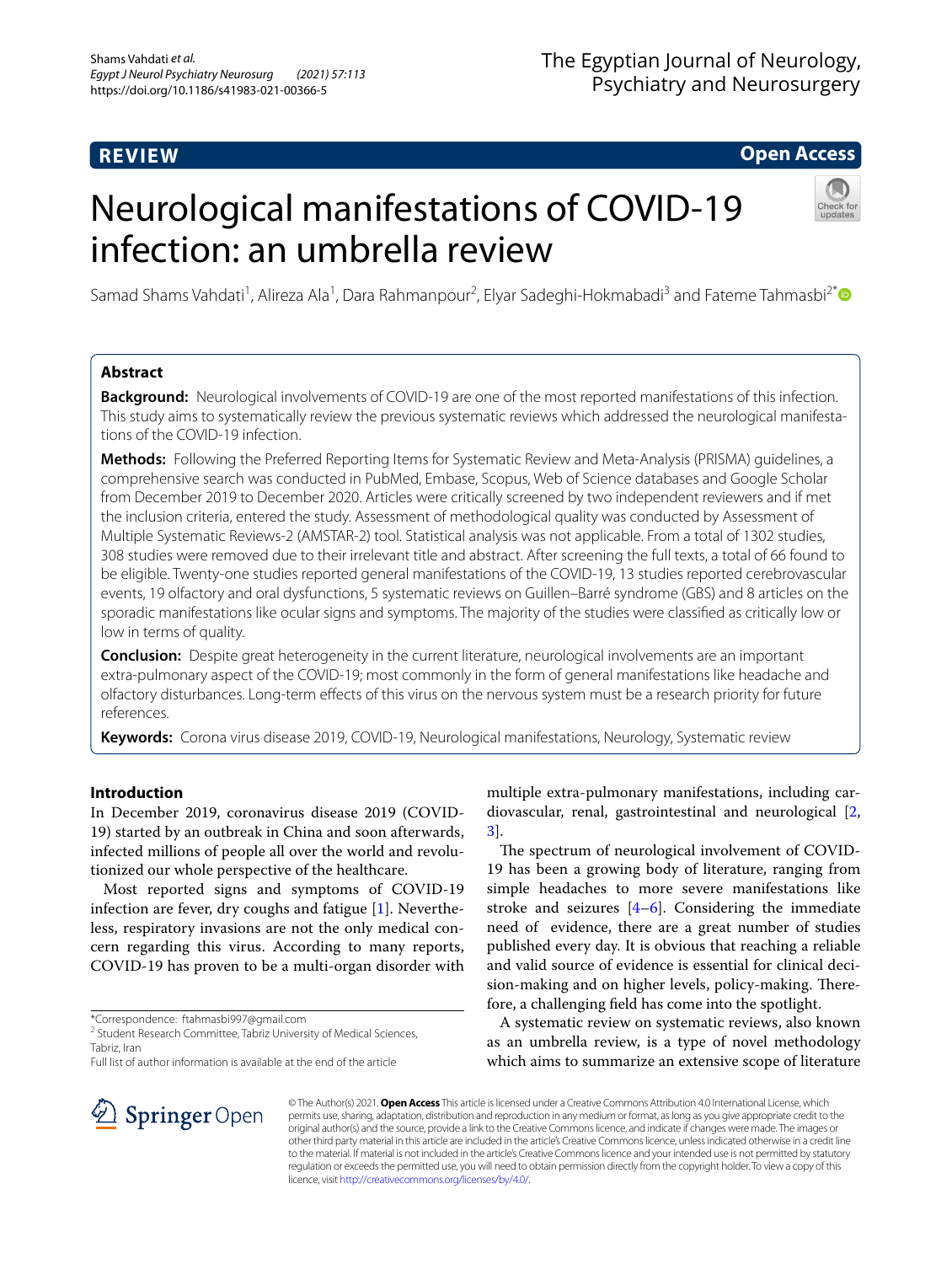and provide a holistic view on a specifc matter. Umbrella reviews can provide the highest level of evidence and beneft both clinicians and policy-makers [[7,](#page-19-5) [8\]](#page-19-6).

To our knowledge, no publications have reported this gap. Therefore, we conducted a systematic review on the previous systematic reviews that addressed the neurological signs and symptoms of the COVID-19 infection in an attempt to classify and broaden the current literature on the matter.

# **Methods**

This study is conducted in accordance to Preferred Reporting Items for Systematic Reviews and Meta-analysis (PRISMA) guidelines [\[9](#page-19-7)].

## **Protocol and registration**

The protocol of this study is registered and approved by the Research Ethics Committee of Tabriz University of Medical Sciences. (ID: IR.TBZMED.REC.1399.984) Written consent from patients was exempted because the population of this study is previously published documents.

# **Eligibility criteria**

Due to the extent of the academic literature on this matter, specifc inclusion criteria was defned and applied; all the systematic reviews, with or without meta-analysis, which were conducted on the neurological manifestations of the SARS-CoV-2 infection from December 2019 to December 2020 was included in this umbrella review.

Exclusion criteria were as followed: (1) all the other methodology; including experimental studies, case-based studies, retrospective or prospective studies and narrative reviews; (2) studies with no report on the neurological signs and symptoms; (3) studies focused on a specifc population like pregnant women, children, patients with specifc conditions like cancer; (4) incomplete studies or studies with unavailable full text; (5) non-English studies and (6) animal studies.

# **Information sources and search strategy**

A comprehensive literature search was conducted in PubMed, Embase, Scopus Web of Science and Google Scholar form December 2019 to December 2020 to identify all the relevant articles. Related keywords to the COVID-19 and neurological manifestations, including "COVID-19", "coronavirus", "SARS", "SARS-CoV-2", "neurology", "neurologic", "neurologic manifestations", "neurologic signs", "neurologic symptoms", "olfactory", "anosmia", "dysgeusia", "stroke", "cerebrovascular event". "Guillenbarre syndrome", "systematic review", "meta-analysis" and other relevant synonyms and their combination with the proper Boolean operators. The search results were imported in the reference managing software EndNote X8 for further analysis.

#### **Study selection process**

After the removing duplicates, the title and abstracts of the imported articles were evaluated by two independent reviewers (F.T and S.S.V). The remaining articles were then assessed through their full-text. Any sort of disagreement was dissolved by referring to a third reviewer (A.A).

# **Assessing the quality of the systematic reviews**

Assessment of methodological quality of included studies was conducted by Assessment of Multiple Systematic Reviews-2 (AMSTAR-2) tool  $[10]$ . This tool consists of 16 questions regarding the mythological strengths of systematic review and categorizes their quality as critically low, low, moderate and high. The form is attached in Additional fle [1](#page-18-0).

# **Data extraction**

The full texts of the included articles were carefully read and analyzed by two independent reviewers (F.T and S.S.V) in an Excel worksheet and following items were extracted: the name of the author, year of publication, country in which studies were conducted, the quality assessment according to AMSTAR-2 tool, population, types and number of the included studies, searched databases, neurological manifestations, the method of assessing the quality of included studies and main results. Any controversies among two reviewers were dissolved by referring to a third reviewer (A.A).

## **Synthesis of results**

Considering the heterogeneity of the systematic reviews and studies that each review included, statistical analysis was neither feasible nor appropriate; therefore a narrative synthesis of the results was conducted.

# **Results**

# **Study selection**

From a total of 1302 studies, 476 studies remained after removing the duplicates. After screening the title and abstracts, 308 studies were removed due to their irrelevance, leaving 101 studies for the full-text screening. At last, a total of 66 studies were included in this systematic review. The process is summarized in Fig. [1](#page-2-0). In addition, the results of quality assessment using the AMSTAR-2 tool are also presented in Fig. [2](#page-3-0).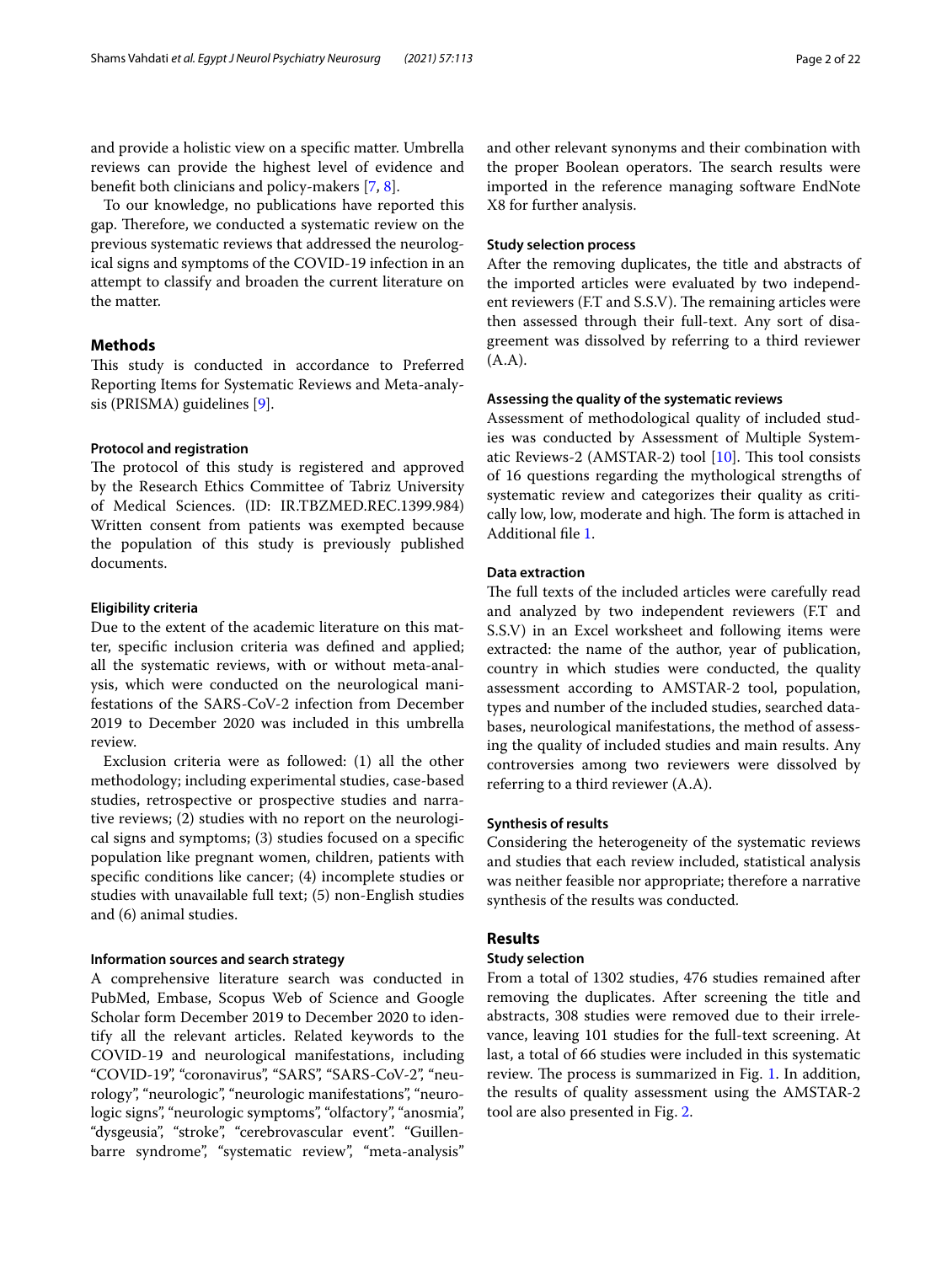



## <span id="page-2-0"></span>**Studies on general neurological manifestations**

A total of 21 studies reported neurological fndings in COVID-19 patients. Nine studies conducted a metaanalysis of the included studies  $[11-18]$  $[11-18]$  $[11-18]$ . Regarding the origin of the studies, seven studies were conducted in Europe [[19–](#page-19-11)[25](#page-19-12)], three in Iran [[15,](#page-19-13) [26](#page-19-14), [27\]](#page-19-15) and one in each of the following countries China [\[18](#page-19-10)], Nepal [[28\]](#page-19-16), Nigeria  $[11]$ , Philippines  $[13]$  $[13]$  $[13]$ , India  $[14]$  $[14]$  $[14]$ , Brazil  $[29]$  $[29]$ , Indonesia [\[16](#page-19-20)], Singapore [[12](#page-19-21)], Taiwan [[17\]](#page-19-22), Egypt [[30](#page-19-23)], USA  $[31]$  $[31]$ . The number of their included studies varied from 7 to 212. Population of the studies consisted of patients with diferent stages of COVID-19 infection.

Diferent studies included a wide spectrum of neurological manifestations; some studies included muscular

or musculoskeletal involvement [[11,](#page-19-9) [28](#page-19-16), [31\]](#page-20-0), several studies included cerebrovascular events [[11,](#page-19-9) [12](#page-19-21), [15](#page-19-13)[–19](#page-19-11), [21](#page-19-24), [22,](#page-19-25) [24](#page-19-26)[–29](#page-19-19), [31\]](#page-20-0); several studies cover olfactory and gustatory dysfunctions or OGD [\[11](#page-19-9), [13](#page-19-17), [14,](#page-19-18) [17,](#page-19-22) [18,](#page-19-10) [20–](#page-19-27)[26](#page-19-14), [28,](#page-19-16) [29](#page-19-19)], dizziness was mentioned in eight studies [[11](#page-19-9), [13,](#page-19-17) [14,](#page-19-18) [16](#page-19-20), [17](#page-19-22), [19,](#page-19-11) [21,](#page-19-24) [30](#page-19-23)], infammation of the brain tissue or adjacent structure like meninges was mentioned in fve studies [[12](#page-19-21), [18](#page-19-10), [23](#page-19-28), [29](#page-19-19), [31](#page-20-0)], impaired concussion also mentioned in fve studies [[11](#page-19-9), [13,](#page-19-17) [16](#page-19-20), [19,](#page-19-11) [20\]](#page-19-27).

According to one study, the most common neurological manifestations in hospitalized patients were headache and anosmia [[25](#page-19-12)]. In several studies, headache continued to be described as the most common neurologic sign in COVID-19 patients [[13,](#page-19-17) [19,](#page-19-11) [20,](#page-19-27) [26,](#page-19-14) [28,](#page-19-16) [30\]](#page-19-23). It was also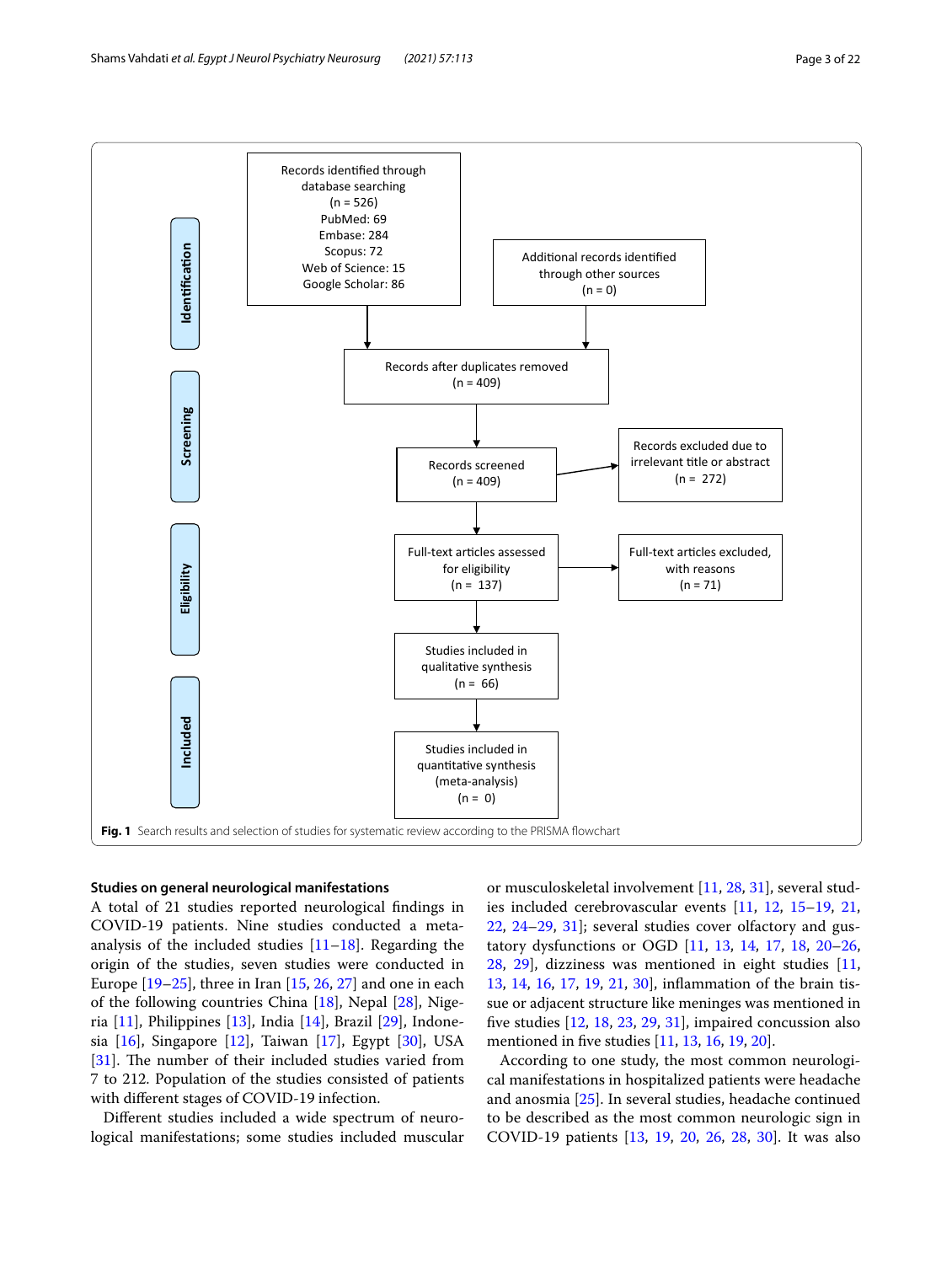<span id="page-3-0"></span>mentioned by other studies with different prevalence [\[11](#page-19-9), [14,](#page-19-18) [16,](#page-19-20) [17](#page-19-22), [21\]](#page-19-24). One study stated that stroke is the most frequent type of neurological dysfunction in COVID-19 patients with the highest mortality rate [[12](#page-19-21)]. One study reported muscle injury or myalgia as the most common type of neurological disturbance [\[16](#page-19-20)]. Another study reported that fatigue is the most common non-specifc involvement of the nervous system, alongside the anorexia, dyspnea/shortness of breath, and malaise [\[18](#page-19-10)]. OGD was also stated as the most common type of neurologic involvement by fve studies [\[11,](#page-19-9) [14](#page-19-18), [17,](#page-19-22) [22](#page-19-25), [24](#page-19-26)].

Further information is presented in Table [1](#page-4-0).

#### **Studies on cerebrovascular accidents**

A total of 13 studies were included in this systematic reviews. Six studies conducted meta-analysis [[32](#page-20-1)[–37](#page-20-2)], one study was a cohort plus a systematic review [[38](#page-20-3)] and one study was the combination of a narrative review and systematic one [[39\]](#page-20-4). Five studies were conducted in Europe [[34,](#page-20-5) [38](#page-20-3)[–40](#page-20-6)], two in USA [\[35](#page-20-7), [41\]](#page-20-8), and one in each following countries; Colombia [\[42](#page-20-9)], South Korea [\[43](#page-20-10)], Malaysia [\[32\]](#page-20-1), India [\[44](#page-20-11)], Canada [\[33](#page-20-12)] and Singapore [\[37](#page-20-2)]. The population of each study was the COVID-19 patients with a form of cerebrovascular accident and diferent forms of stroke. Two studies did not report the type of articles included in the study [[33](#page-20-12), [43\]](#page-20-10).

The severity of the infection was mentioned several times across studies, stating the fact that the more severe the infection becomes, the higher the risk of cerebrovascular events, including strokes [[32,](#page-20-1) [36](#page-20-13), [38](#page-20-3), [40\]](#page-20-6).

The onset of the stroke was evaluated by two studies; one provided evidence supporting a possible trend between the severity of the COVID-19 infection and the temporality of stroke; meaning that mild infection is associated with early onset and severe infection is associated with late-onset stroke  $[42]$  $[42]$ . This evidence was supported by another study which suggested the Neutrophil–Lymphocyte Ratio (NLR) before hospitalization is positively correlated to the duration of the features of acute ischemic stroke (AIS) [\[40\]](#page-20-6).

The mortality rates among these patients were also assessed by several studies, one study reported that COVID-19 infection is associated with higher mortality rates in stroke patients  $[44]$  $[44]$ . The other study indicated that the mortality of stroke in COVID-19 patients is associated with the age, comorbidities and the severity of the infection as stated [\[33](#page-20-12)]. Furthermore, one study suggested that stroke can be a prognostic factor and an indicator of the severity of the infection [[32](#page-20-1)].

Concurring the aforementioned fndings, another study stated that COVID-19 infection is associated with an increased risk of ischemic stroke, especially cryptogenic type; in addition to an increased risk of mortality [\[34](#page-20-5)]. While two studies mentioned ischemic stroke as the most common type of stroke among infected patients [\[39](#page-20-4), [43](#page-20-10)]. A number of studies investigated the possible risks which were associated with stroke occurrence in COVID-19 infection—age, presence of other comorbidities or stroke risk factors including a history of cerebrovascular disorders, hypertension, hyperlipidemia or diabetes [\[33,](#page-20-12) [36](#page-20-13), [41\]](#page-20-8).

Additional information of these studies is provided in Table [2](#page-11-0).

## **Studies on olfactory and oral dysfunction**

A total of 19 systematic reviews were included regarding olfactory and gustatory dysfunction (OGD) in COVID-19 patients with diferent severity of the infection, but in some cases the diagnosis of COVID-19 was not fnalized. In addition, the population of one study was consisted of health-care workers [\[45](#page-20-14)]. Regarding the methodology, meta-analysis was conducted in 10 studies [[46–](#page-20-15)[55\]](#page-20-16) and one study was a cohort plus a systematic review of literature  $[56]$  $[56]$ . The origins of the studies were as followed: four in UK [\[45](#page-20-14)[–47,](#page-20-18) [57\]](#page-20-19), three in Italy [[54,](#page-20-20) [58](#page-20-21), [59](#page-20-22)], two in USA [[49,](#page-20-23) [60](#page-20-24)], two in China [\[53,](#page-20-25) [56](#page-20-17)] and one in each Brazil [\[61](#page-20-26)], United Arab Emirates  $[62]$  $[62]$ , Thailand  $[48]$  $[48]$  $[48]$ , Nigeria  $[55]$  $[55]$ , Iran [\[52](#page-20-29)], Australia [\[50](#page-20-30)], Singapore [\[51](#page-20-31)] and Greece [[63](#page-20-32)].

All of the included studies agreed on the positive correlation of the OGD and COVID-19 infection. One study suggested that the olfactory dysfunction might be the only COVID-19 infection in some cases  $[56]$ . The other studies provided evidence for the possible fact that the OGD might be the very frst manifestation of the infection [[53,](#page-20-25) [59,](#page-20-22) [60](#page-20-24)].

One study exclusively stated that OGD has a higher prevalence in female and younger patients [\[57](#page-20-19)].

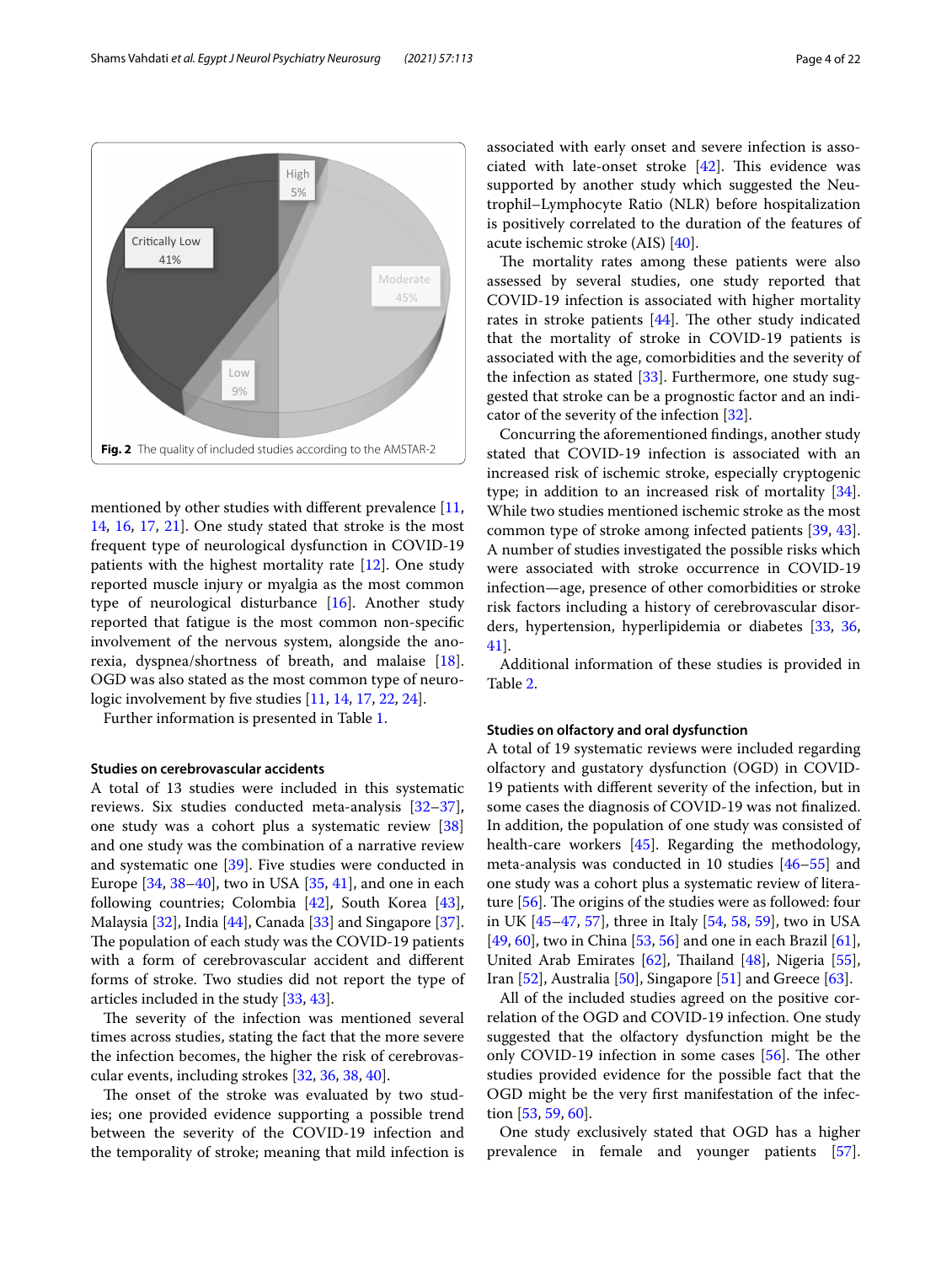<span id="page-4-0"></span>

| í                                                                                                                  |   |
|--------------------------------------------------------------------------------------------------------------------|---|
|                                                                                                                    |   |
|                                                                                                                    |   |
| ֖֖֖֖֖֖֖֖֖֖֧ׅ֖ׅ֖֧֪֪ׅ֖֧֦֪֪֪֧֚֚֚֚֚֚֚֚֚֚֚֚֚֚֚֚֚֚֚֬֝֝֓֝֓֞֓֞֬֓֞֓֡֬                                                       |   |
|                                                                                                                    |   |
|                                                                                                                    |   |
| ï                                                                                                                  |   |
|                                                                                                                    |   |
| $\vdots$                                                                                                           |   |
|                                                                                                                    |   |
| l                                                                                                                  |   |
| l                                                                                                                  |   |
|                                                                                                                    |   |
|                                                                                                                    |   |
|                                                                                                                    |   |
|                                                                                                                    |   |
|                                                                                                                    |   |
|                                                                                                                    |   |
|                                                                                                                    |   |
|                                                                                                                    |   |
|                                                                                                                    |   |
|                                                                                                                    |   |
| ֕                                                                                                                  |   |
|                                                                                                                    |   |
|                                                                                                                    |   |
|                                                                                                                    |   |
| ۱                                                                                                                  |   |
|                                                                                                                    |   |
|                                                                                                                    | j |
|                                                                                                                    |   |
|                                                                                                                    |   |
|                                                                                                                    |   |
|                                                                                                                    | Ì |
|                                                                                                                    |   |
| i<br>١                                                                                                             |   |
| .<br>.<br>.                                                                                                        |   |
|                                                                                                                    |   |
| i                                                                                                                  | l |
|                                                                                                                    |   |
|                                                                                                                    |   |
|                                                                                                                    |   |
| l<br>$\mathbf{I}$<br>֦֧֦֦֦֦֧֧֦֧֧֦֧֧֧֧֪֧֪֪֪֪֪֪֪֪֪֪֪֪֛֚֡֕֝֬֝֬֓֓֬֓֓֕֓֬֝֓֬֝֓֬֝֓֬֝֓֬֝֓֬֝֓֬֓֓֝֬֓֓֝֬֓֓֓֓֝֬֝֓֬֝֓֝֬֝֓֬֝֬֝֓  |   |
|                                                                                                                    |   |
| l<br>$\ddot{\phantom{a}}$                                                                                          |   |
|                                                                                                                    |   |
|                                                                                                                    |   |
|                                                                                                                    |   |
|                                                                                                                    |   |
|                                                                                                                    |   |
| Ì                                                                                                                  |   |
| $\vdots$                                                                                                           |   |
|                                                                                                                    |   |
|                                                                                                                    |   |
|                                                                                                                    |   |
| l                                                                                                                  |   |
|                                                                                                                    |   |
|                                                                                                                    |   |
|                                                                                                                    |   |
| $\overline{\phantom{a}}$                                                                                           |   |
| )                                                                                                                  |   |
|                                                                                                                    |   |
| ֧֧֧ׅ֧ׅ֧֧ׅ֧ׅ֧ׅ֧ׅ֧ׅ֧ׅ֧ׅ֧ׅ֧ׅ֧ׅ֧֧ׅ֧֧֧֧֧֚֚֚֚֚֚֚֚֚֚֚֚֚֚֚֚֚֚֚֚֚֚֚֚֚֚֚֚֚֚֚֚֚֚֜֓֝֓֜֜֓֜֜֜֜֜֜֜֜֜֜<br>$\overline{\phantom{a}}$ |   |
|                                                                                                                    |   |
|                                                                                                                    |   |
| ׇׇ֓֕֡<br>ì                                                                                                         |   |
| l                                                                                                                  |   |
|                                                                                                                    |   |
|                                                                                                                    |   |
|                                                                                                                    |   |
| j                                                                                                                  |   |
| 1                                                                                                                  |   |
| $\frac{1}{2}$<br>l                                                                                                 |   |
| Ī                                                                                                                  |   |
|                                                                                                                    |   |
| ne T                                                                                                               |   |

|                                    | Table 1 The characteristics of included systematic reviews regarding the general manifestations of COVID-19 infection |                                              |                   |                                  |                                                                             |                                                                                                                                            |                                                                         |                                                                                                                                                                                                                                                                                                        |
|------------------------------------|-----------------------------------------------------------------------------------------------------------------------|----------------------------------------------|-------------------|----------------------------------|-----------------------------------------------------------------------------|--------------------------------------------------------------------------------------------------------------------------------------------|-------------------------------------------------------------------------|--------------------------------------------------------------------------------------------------------------------------------------------------------------------------------------------------------------------------------------------------------------------------------------------------------|
| <b>Authors</b>                     | Origin                                                                                                                | Туре                                         | Quality           | Number of<br>included<br>studies | Types of included<br>studies                                                | quality of included<br>Assessing the<br>studies                                                                                            | Searched databases                                                      | <b>Main results</b>                                                                                                                                                                                                                                                                                    |
| 1. Whittaker et al.<br>2020 [25]   | $\leq$                                                                                                                | Systematic review                            | Critically Low    | $\widetilde{\gamma}$             | Cohort, case report,<br>cross-sectional,<br>case-control                    | None                                                                                                                                       | Scholar, Cochrane<br>Pubmed, Embase,<br>Scopus, Google<br>Library, Ovid | include seizure, stroke<br>Headache and anosmia<br>SARS-CoV-2 in hospi-<br>common symptoms<br>talized patients. Less<br>were the most com-<br>and isolated cases<br>mon neurological<br>manifestations of<br>of $GBS1$                                                                                 |
| 2. Wang et al. 2020<br>[18]        | China                                                                                                                 | eta-<br>review + m<br>Systematic<br>analysis | Critically Low 41 |                                  | tional, case-control,<br>report, cross-sec-<br>Case series, case<br>letters | NIH <sup>2</sup> quality assess-<br>ment tool                                                                                              | Scopus, medRxiv,<br>Pubmed, Embase,<br>bioRvix                          | brain, spinal cord, and<br>dyspnea/shortness of<br>The common specific<br>cases. GBS and acute<br>toms included OGD <sup>3</sup><br>inflammation of the<br>breath, and malaise.<br>manifestationswere<br>neurological symp-<br>especially in mild<br>The most common<br>fatigue, anorexia,<br>meninges |
| 3. Chen et al. 2020<br>[20]        | Germany                                                                                                               | Systematic review                            | Moderate          | 92                               | Cohort, case series,<br>case report, case-<br>control, letters              | specimens used for<br>nosis of Covid-192.<br>firmation method<br>3. The respiratory<br>1. Criteria for diag-<br>Laboratory con-<br>testing | bioRxiv, Three Chi-<br>Pubmed, medRxiv,<br>nese databases               | frequently described<br>impaired conscious-<br>ness were the most<br>neurological symp-<br>Headache, dizziness,<br>dysfunctions, and<br>taste and smell<br>toms                                                                                                                                        |
| 4. Neishaboori et al.<br>2020 [15] | lian                                                                                                                  | eta-<br>review + m<br>Systematic<br>analysis | Moderate          | $\overline{ }$                   | Cohort, case series,<br>case-control                                        | NHLBI <sup>4</sup> quality assess-<br>ment tool                                                                                            | Pubmed, Embase,<br>Scopus, Web of<br>Science                            | acute cerebrovascular<br>encephalopathy and<br>plications included<br>type of CNS <sup>5</sup> com-<br>The most common<br>disease                                                                                                                                                                      |
| 5. Di Carlo et al. 2020<br>[21]    | <b>Italy</b>                                                                                                          | Systematic review                            | Moderate          | $\overline{0}$                   | case report, case-<br>Cohort, case series,<br>control                       | Modified NOS <sup>6</sup>                                                                                                                  | Pubmed, Embase                                                          | acute cerebrovascular<br>studies reported radi-<br>OGD were reported<br>ological confirmed<br>Headache, dizziness,<br>in patients, three<br>disease                                                                                                                                                    |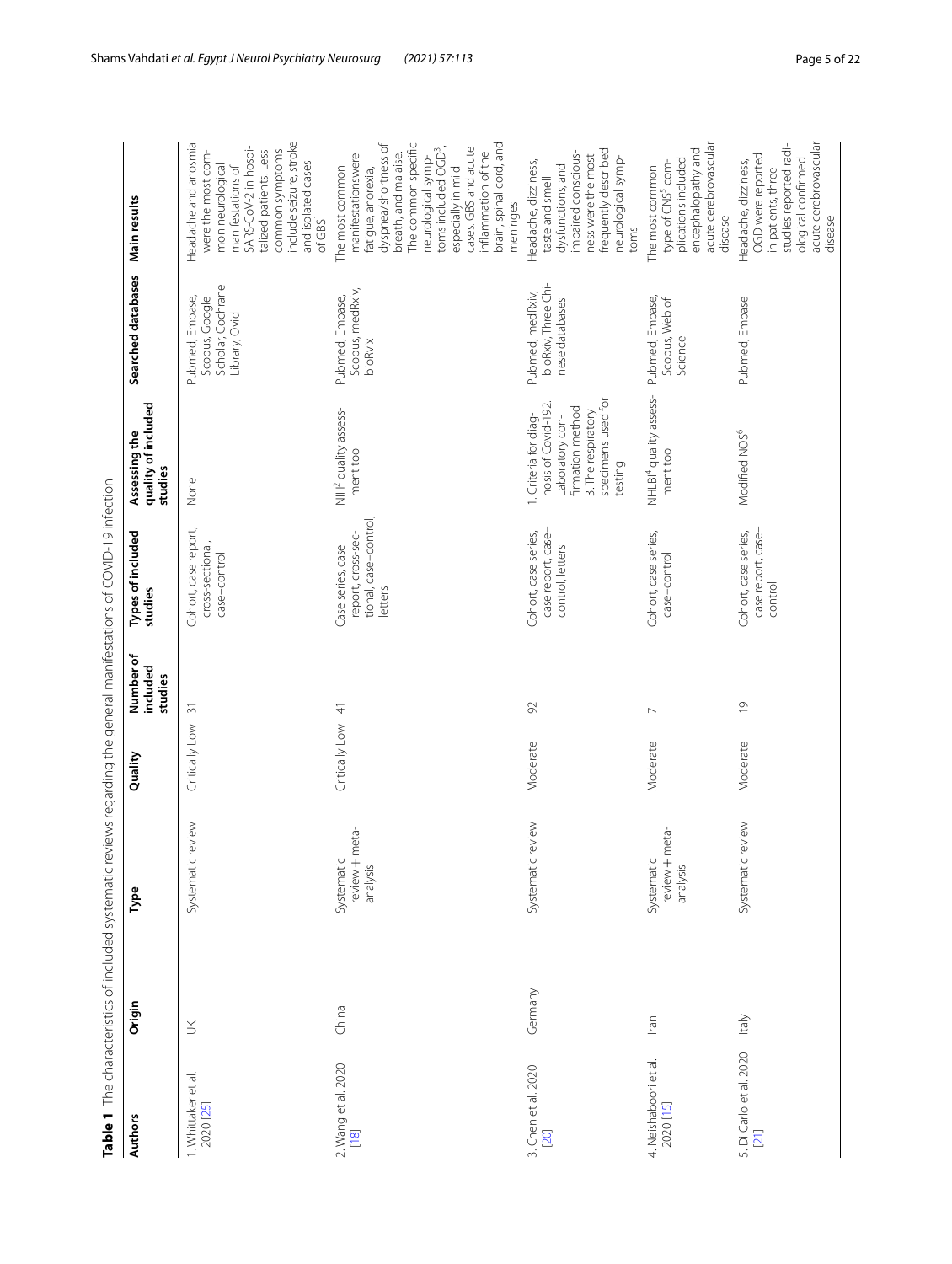| Table 1 (continued)                |        |                   |                   |                                  |                                                       |                                                 |                                                                                                                                                                      |                                                                                                                                                                                                                                                                                                                                                                                                                                                                                             |
|------------------------------------|--------|-------------------|-------------------|----------------------------------|-------------------------------------------------------|-------------------------------------------------|----------------------------------------------------------------------------------------------------------------------------------------------------------------------|---------------------------------------------------------------------------------------------------------------------------------------------------------------------------------------------------------------------------------------------------------------------------------------------------------------------------------------------------------------------------------------------------------------------------------------------------------------------------------------------|
| <b>Authors</b>                     | Origin | Туре              | Quality           | Number of<br>included<br>studies | Types of included<br>studies                          | quality of included<br>Assessing the<br>studies | Searched databases                                                                                                                                                   | Main results                                                                                                                                                                                                                                                                                                                                                                                                                                                                                |
| 6. Asadi-Pooya et al.<br>2020 [26] | Iran   | Systematic review | Critically Low    | $\infty$                         | Cohort, case series,<br>case report                   | None                                            | Pubmed, Scopus                                                                                                                                                       | seizure or cerebrovas-<br>patients also showed<br>and headache were<br>more specific mani-<br>reported in COVID-<br>19 patients. A few<br>festations, such as<br>logical symptoms,<br>such as confusion<br>Nonspecific neuro-<br>cular problems                                                                                                                                                                                                                                             |
| 7. Nepal et al. 2020<br>[28]       | Nepal  | Systematic review | Critically Low 37 |                                  | case report, case-<br>Cohort, case series,<br>control | None                                            | edge Infrastructure,<br>Science Research<br>Scholar, Chinese<br>Research square,<br>National Knowl-<br>medRxiv, Social<br>Pubmed, Google<br>Network, and<br>ChinaXiv | gia, headache, altered<br>cal manifestations of<br>COVID-19 weremyal-<br>intracerebral hemor-<br>manifestations such<br>manifestations such<br>and skeletal muscle<br>OGD. Uncommonly,<br>reported neurologi-<br>myelitis, PNS <sup>7</sup> mani-<br>GBS and Bell's palsy,<br>The most commonly<br>myelitis, and acute<br>COVID-19 can also<br>as ischemic stroke,<br>as rhabdomyolysis<br>mage, encephalo-<br>festations such as<br>present with CNS<br>are also reported<br>sensorium and |
| 8. Taherifard et al.<br>2020 [27]  | lran   | Systematic review | Critically Low 22 |                                  | Case series, case<br>report                           | None                                            | Pubmed, Scopus,<br>Web of Science                                                                                                                                    | frequently reported<br>plication was acute<br>and CNS. The most<br>to affect both PNS<br>neurological com-<br>ischemic cerebro-<br>vascular accident,<br>followed by GBS<br>The virus seemed<br>syndrome                                                                                                                                                                                                                                                                                    |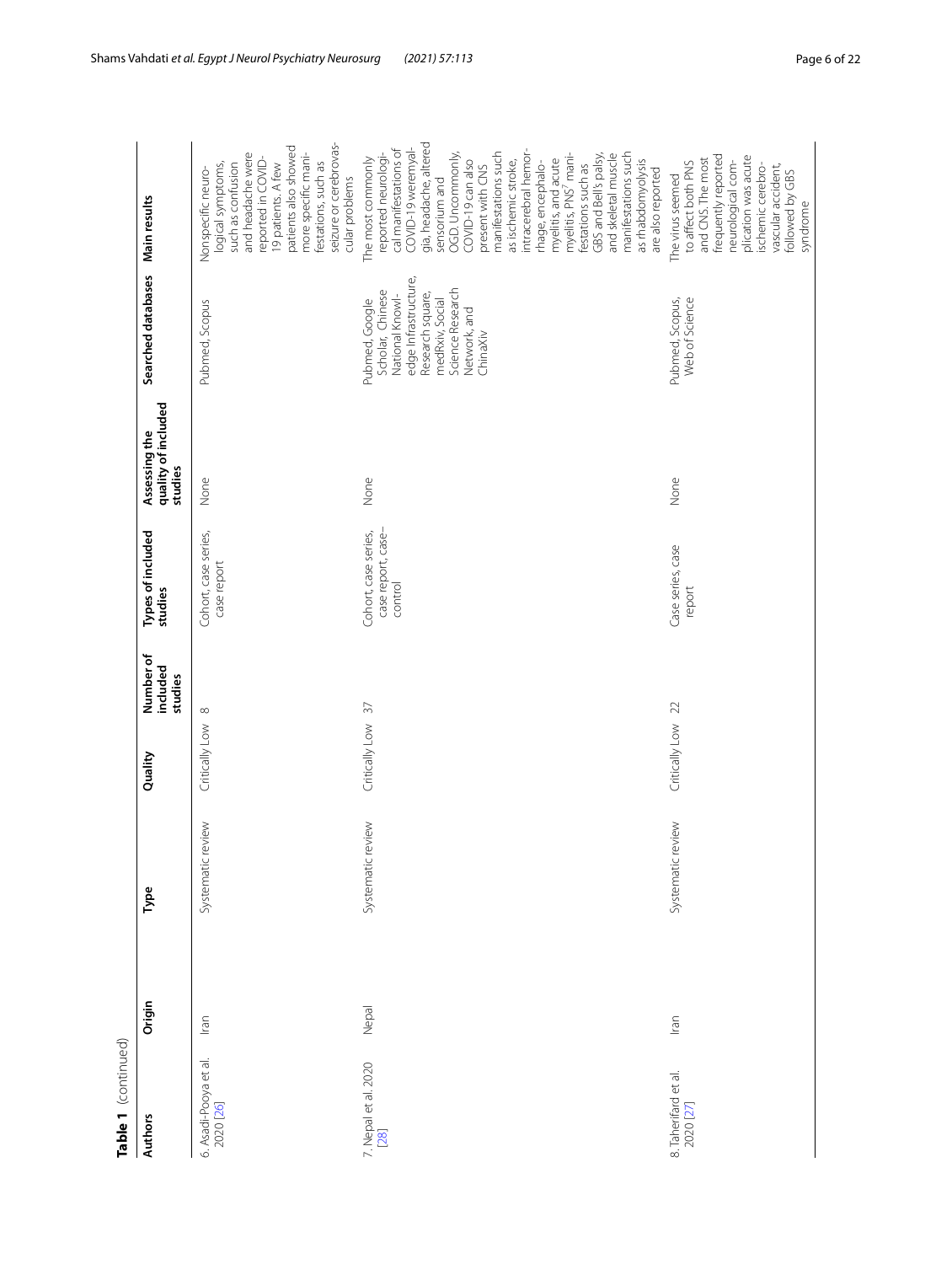| ۳<br>٥ |  |
|--------|--|

| Table 1 (continued)               |            |                                                    |          |                                  |                                                                            |                                                         |                                                      |                                                                                                                                                                                                                                                                                                                                                                                         |
|-----------------------------------|------------|----------------------------------------------------|----------|----------------------------------|----------------------------------------------------------------------------|---------------------------------------------------------|------------------------------------------------------|-----------------------------------------------------------------------------------------------------------------------------------------------------------------------------------------------------------------------------------------------------------------------------------------------------------------------------------------------------------------------------------------|
| <b>Authors</b>                    | Origin     | Type                                               | Quality  | Number of<br>included<br>studies | Types of included<br>studies                                               | quality of included<br>Assessing the<br>studies         | Searched databases Main results                      |                                                                                                                                                                                                                                                                                                                                                                                         |
| 9. Ghannam et al.<br>2020 [31]    | <b>ASU</b> | Systematic review                                  | Moderate | $\overline{4}$                   | Case series, case<br>report                                                | JBI <sup>8</sup> Critical Appraisal<br>$\overline{100}$ | Pubmed, Ovid<br>Medline                              | ders, and encephalitis<br>neuromuscular disor-<br>ebrovascular insults,<br>or encephalopathy<br>demonstrated cer-<br>COVID-19 patients                                                                                                                                                                                                                                                  |
| 10. Abdullahi et al.<br>2020 [11] | Nigeria    | leta-<br>$rev$ iew $+rr$<br>Systematic<br>analysis | Moderate | 60                               | case report, cross-<br>Cohort, case series,<br>sectional, case-<br>control | critical review form<br>Modified McMaster               | Pubmed, Embase,<br>Google Scholar,<br>Web of Science | acute cerebrovascular<br>disease and impaired<br>manifestations were<br>and musculoskeletal<br>type of neurological<br>back pain, dizziness,<br>myalgia, headache,<br>The most common<br>as followed: OGD,<br>consciousness                                                                                                                                                             |
| 11. Cagnazzo et al.<br>2020 [19]  | France     | Systematic review                                  | Moderate | 39                               | Case series, case-<br>control                                              | Modified NOS                                            | Pubmed, Embase,<br>Scopus                            | were ischemic stroke,<br>and plexus disorders,<br>ness, OGD, acute cer-<br>epilepsy, and hemor-<br>cranial nerve impair-<br>impaired conscious-<br>ebrovascular events<br>the most frequently<br>reported neurologi-<br>Less common ones<br>and dizziness were<br>cal manifestations.<br>Headache, muscle<br>ment, nerve root<br>injury, psychiat-<br>ric involvement,<br>rhagic stroke |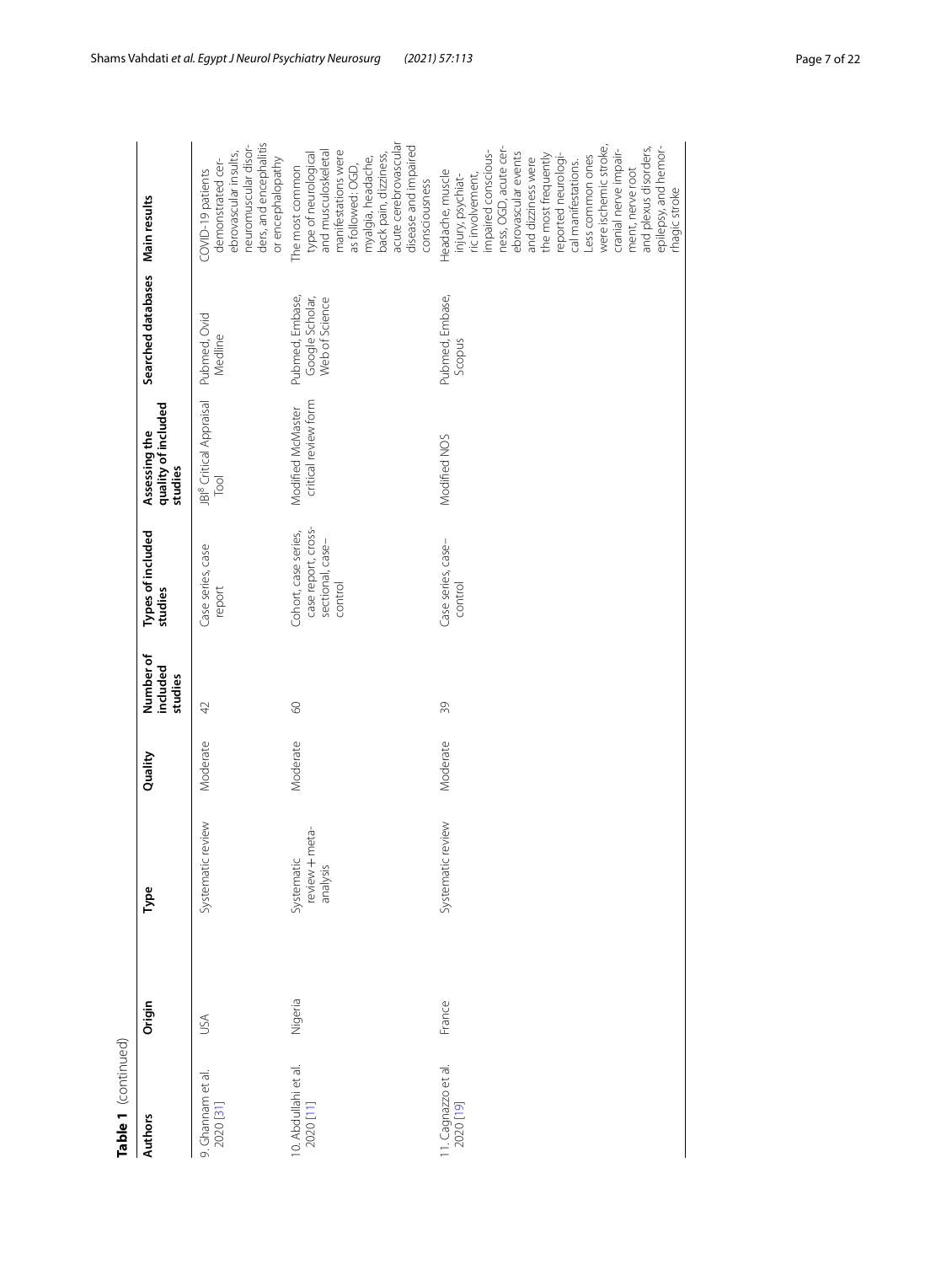| r |
|---|
|   |
|   |
|   |

| Table 1 (continued)               |             |                                          |                   |                                  |                                                             |                                                 |                                            |                                                                                                                                                                                                                                                                                                                                                                                                                                                                           |
|-----------------------------------|-------------|------------------------------------------|-------------------|----------------------------------|-------------------------------------------------------------|-------------------------------------------------|--------------------------------------------|---------------------------------------------------------------------------------------------------------------------------------------------------------------------------------------------------------------------------------------------------------------------------------------------------------------------------------------------------------------------------------------------------------------------------------------------------------------------------|
| <b>Authors</b>                    | Origin      | Type                                     | Quality           | Number of<br>included<br>studies | Types of included<br>studies                                | quality of included<br>Assessing the<br>studies | Searched databases Main results            |                                                                                                                                                                                                                                                                                                                                                                                                                                                                           |
| 12. Collantes et al.<br>2020 [13] | Philippines | review + meta-<br>Systematic<br>analysis | High              | 35                               | case report, case-<br>Cohort, case series,<br>control       | Murad tool                                      | Pubmed, Embase,<br>Scopus, WHO<br>database | vomiting, nausea and<br>type of neurological<br>onset anosmia, GBS,<br>ness, headache and<br>plication associated<br>with COVID-19 was<br>encephalitis, oculo-<br>involvements were<br>The most common<br>neurological com-<br>vascular disorders;<br>motor nerve palsy,<br>The most common<br>dizziness, nausea,<br>sion and myalgia.<br>and Miller-Fisher<br>isolated sudden-<br>vomiting, confu-<br>encephalopathy,<br>headache, dizzi-<br>others included<br>syndrome |
| 13. Orrù et al. 2020<br>[22]      | ltaly       | Systematic review                        | Critically Low 87 |                                  | Cohort, case report,<br>case-control, in-<br>press articles | None                                            | Pubmed, Scopus                             | encephalopathy were<br>ated with COVID-19;<br>hemorrhagic stroke,<br>meningoencepha-<br>commonly associ-<br>lopathy, including<br>PNS involvements<br>included, GBS and<br>litis and encepha-<br>acute necrotizing<br>Miller Fisher syn-<br>OGD, ischemic/<br>dromes                                                                                                                                                                                                      |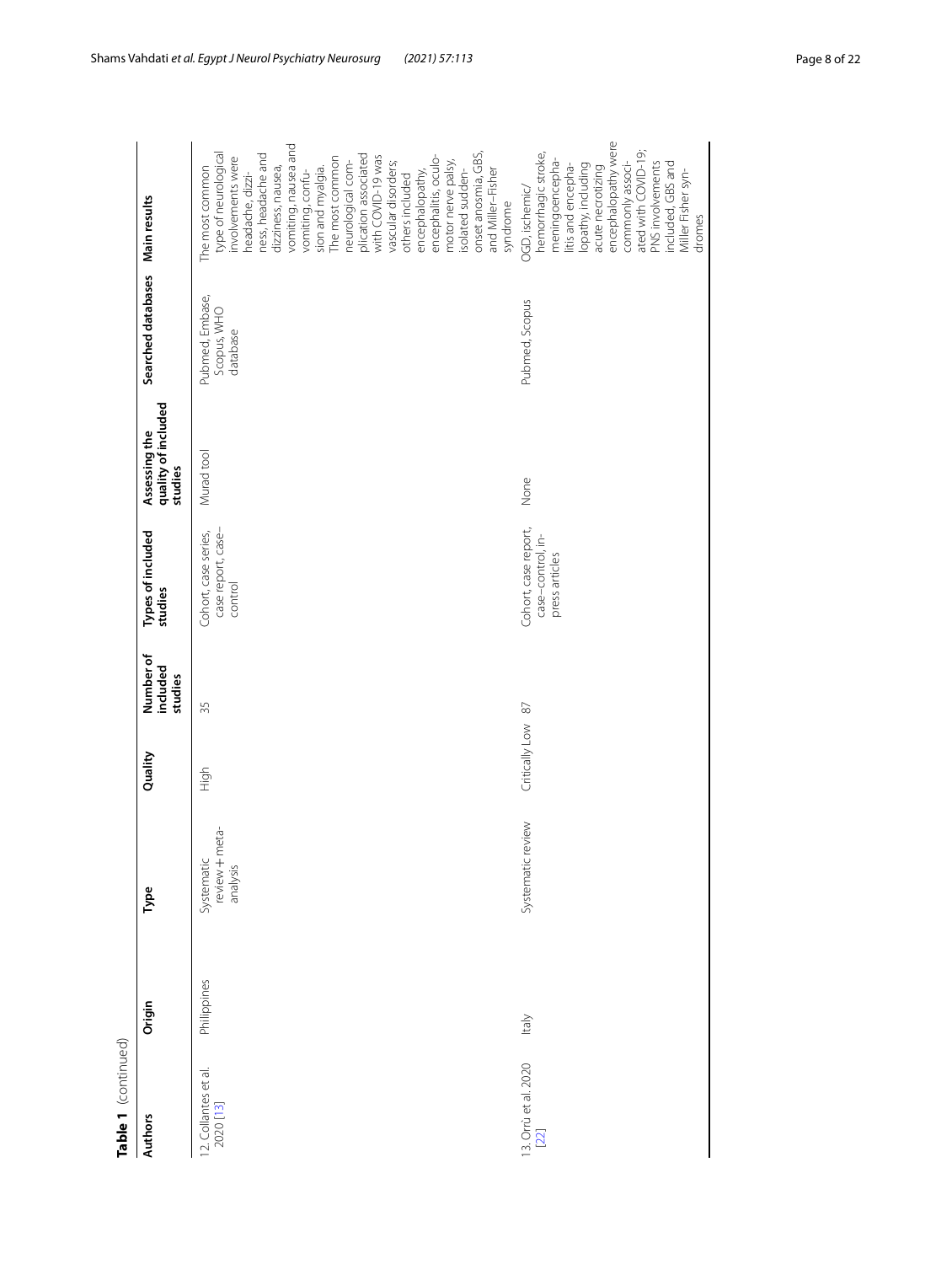| Table 1 (continued)              |                                        |                                          |                   |                                  |                                                                                      |                                                 |                                                                                                                                    |                                                                                                                                                                                                                                                  |
|----------------------------------|----------------------------------------|------------------------------------------|-------------------|----------------------------------|--------------------------------------------------------------------------------------|-------------------------------------------------|------------------------------------------------------------------------------------------------------------------------------------|--------------------------------------------------------------------------------------------------------------------------------------------------------------------------------------------------------------------------------------------------|
| <b>Authors</b>                   | Origin                                 | Type                                     | Quality           | Number of<br>included<br>studies | Types of included<br>studies                                                         | quality of included<br>Assessing the<br>studies | Searched databases Main results                                                                                                    |                                                                                                                                                                                                                                                  |
| 14. Favas et al. 2020<br>$[14]$  | India                                  | review + meta-<br>Systematic<br>analysis | High              | 212                              | Cohort, experimental,<br>case report, cross-<br>sectional, case-<br>control, letters | NOS, CONSORT <sup>9</sup>                       | Scholar, Cochrane<br>database, EBSCO,<br>Pubmed, Embase,<br>Scopus, Google<br>Clinicaltrial.gov<br>Library, Web of<br>Science, WHO | in COVID-19. Ischemic<br>syncope are reported<br>thrombosis were also<br>and cerebral venous<br>hemorrhagic stroke,<br>ache, dizziness, and<br>stroke, followed by<br>OGD, myalgia, head-<br>reported                                            |
| 15. Munhoz et al.<br>2020 [29]   | Brazil                                 | Systematic review                        | Critically Low 43 |                                  | Cohort, experimental, None<br>report, case-control<br>case series, case              |                                                 | Pubmed, LILACS                                                                                                                     | ebrovascular diseases,<br>toms, such as hypos-<br>life-threatening con-<br>ditions, such as cer-<br>mia and myalgia, to<br>ated with COVID-19<br>more complex and<br>and GBS are associ-<br>encephalopathies,<br>Non-specific symp-<br>infection |
| 16. Romoli et al. 2020<br>$[23]$ | Italy, Austria, Zurich,<br>Switzerland | Systematic review                        | Moderate          | 27                               | case report, cross-<br>Cohort, case series,<br>sectional, case-<br>control           | SON                                             | medRxiv, ChinaXiv<br>Pubmed, Embase,<br>Google Scholar,                                                                            | neuropathy, meningi-<br>tis, encephalitis, and<br>various other condi-<br>tions were linked to<br>syndrome, cranial<br>Cases of OGD, GBS,<br>Miller-Fisher<br>$COWID-19$                                                                         |
| 17. Pinzon et al. 2020<br>$[16]$ | Indonesia                              | review + meta-<br>Systematic<br>analysis | Moderate          | 33                               | Cohort, experimental,<br>case report, ross-<br>sectional, case-<br>control           | The Oxford CEBM <sup>12</sup>                   | Pubmed                                                                                                                             | out vomiting; concur-<br>disease; and impaired<br>common, neurologic<br>nausea with or with-<br>rent cerebrovascular<br>headache, dizziness;<br>Wyalgia was the most<br>symptom of COVID-<br>19, followed by<br>consciousness                    |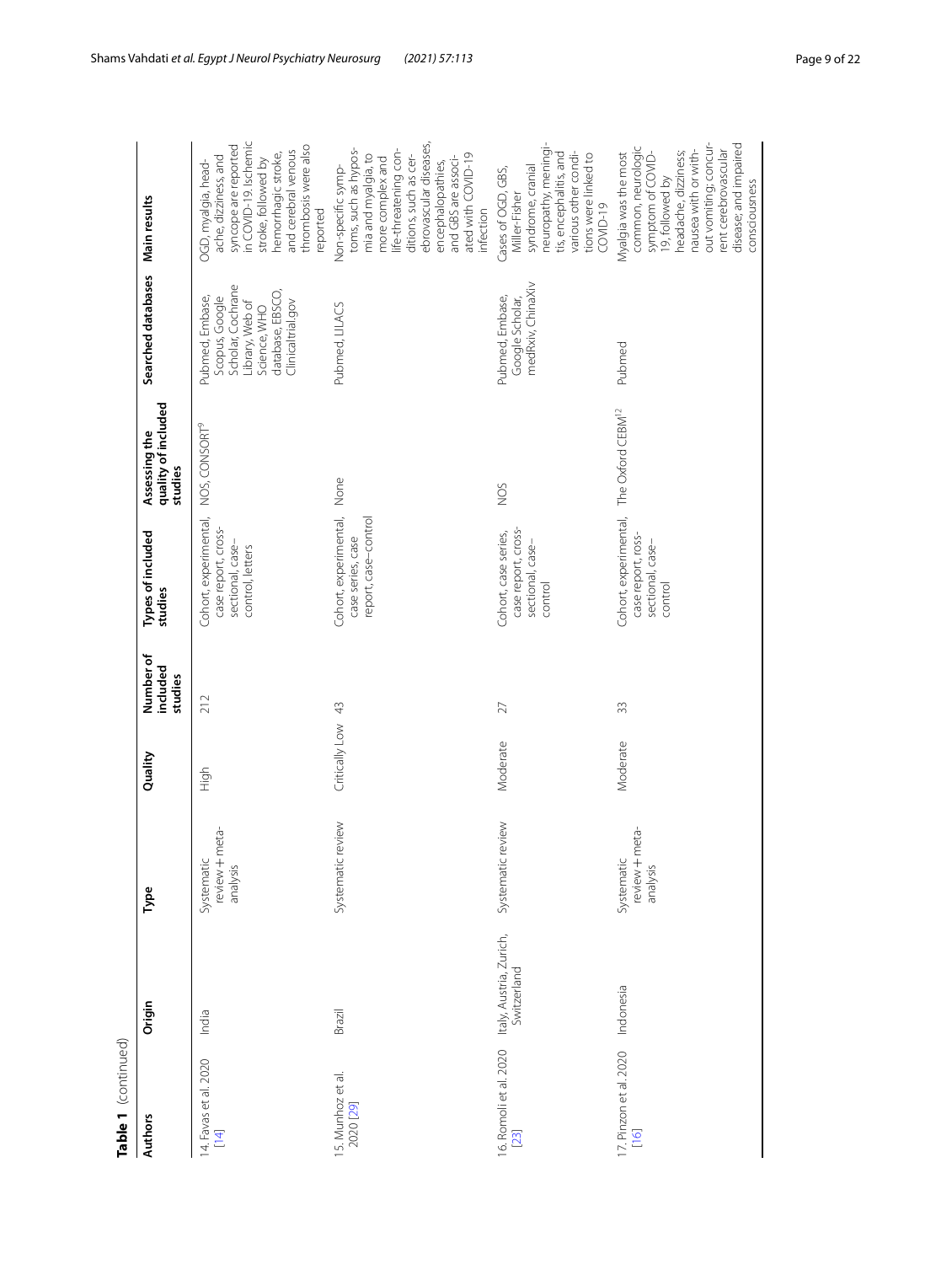| ۷ |
|---|
|   |
|   |
|   |
|   |
|   |
|   |

| Table 1 (continued)                 |                                        |                                          |                   |                                  |                                                                                                        |                                                 |                                     |                                                                                                                                                                                                                                                                                                                    |
|-------------------------------------|----------------------------------------|------------------------------------------|-------------------|----------------------------------|--------------------------------------------------------------------------------------------------------|-------------------------------------------------|-------------------------------------|--------------------------------------------------------------------------------------------------------------------------------------------------------------------------------------------------------------------------------------------------------------------------------------------------------------------|
| <b>Authors</b>                      | Origin                                 | Type                                     | Quality           | Number of<br>included<br>studies | Types of included<br>studies                                                                           | quality of included<br>Assessing the<br>studies | Searched databases Main results     |                                                                                                                                                                                                                                                                                                                    |
| 8. Chua et al. 2020<br>$[12]$       | Singapore                              | review + meta-<br>Systematic<br>analysis | Critically Low 48 |                                  | case report, cross-<br>Cohort, case series,<br>rapid comments<br>sectional, case-<br>control, letters, | None                                            | Pubmed, Google<br>Scholar           | alopathy, myelitis and<br>festation in COVID-19<br>encephalitis, enceph-<br>mortality rate. Other<br>and has the highest<br>frequently reported<br>variants, meningitis,<br>neurological mani-<br>included GBS and<br>Stroke is the most<br>manifestations<br>seizures                                             |
| 9. Scoppettuolo<br>et al. 2020 [24] | Switzerland, Belgium Systematic review |                                          | Critically Low 42 |                                  | Case series, case<br>report                                                                            | None                                            | Cochrane Library<br>Pubmed, Scopus, | OGD, cerebrovascular<br>Neurological complica<br>are mainly related to<br>tions of SARS-CoV-2<br>disease and PINS <sup>10</sup><br>are rare                                                                                                                                                                        |
| 20. Tsai et al. 2020 [17] Taiwan    |                                        | review + meta-<br>Systematic<br>analysis | Critically Low 79 |                                  | Case series, case<br>report                                                                            | None                                            | Cochrane Library<br>Pubmed, Embase, | cranialis, and dystonic<br>posture were demon-<br>mental status, seizure,<br>gia, ataxia, GBS, Miller<br>encephalitis, neural-<br>intracerebral hemor-<br>strated in COVID-19<br>ache, acute cerebral<br>thage, polyneuritis<br>OGD, myalgia, head-<br>Fisher syndrome,<br>dizziness, altered<br>vascular disease, |
|                                     |                                        |                                          |                   |                                  |                                                                                                        |                                                 |                                     | patients                                                                                                                                                                                                                                                                                                           |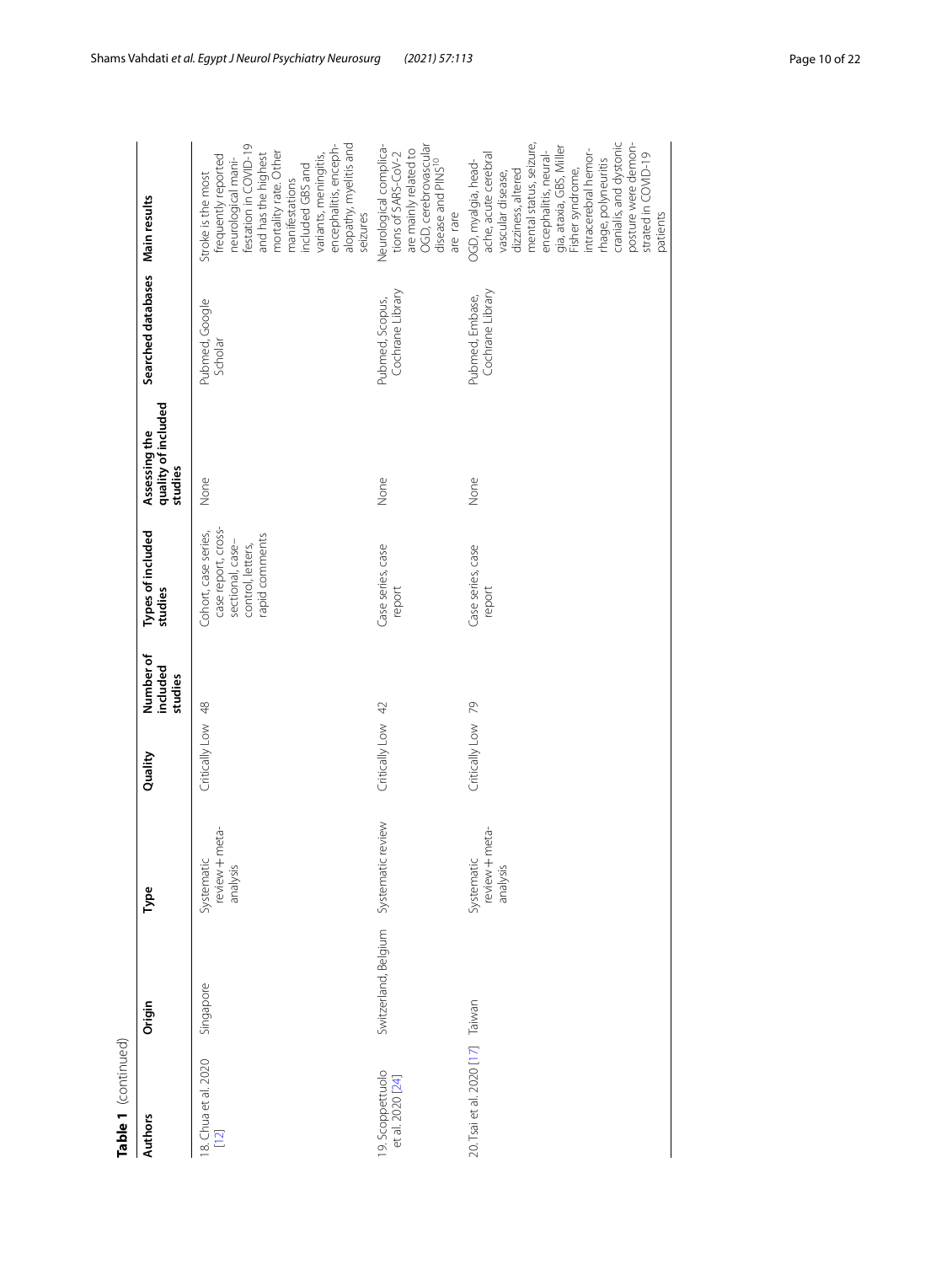|                                           |        |                   | included<br>studies | studies                                                                        | quality of included<br>Assessing the<br>studies | Searched databases Main results                            |                                                                                                                                                                                                                     |
|-------------------------------------------|--------|-------------------|---------------------|--------------------------------------------------------------------------------|-------------------------------------------------|------------------------------------------------------------|---------------------------------------------------------------------------------------------------------------------------------------------------------------------------------------------------------------------|
| Systematic<br>21. Ibrahim 2020 [30] Egypt | review | Critically Low 20 |                     | Cohort, experimental, None<br>case series, case<br>report, cross-<br>sectional |                                                 | Cochrane Library,<br>clinicaltrials.gov<br>Pubmed, Scopus, | meanwhile dizziness<br>PNS. Headache was<br>number of patients,<br>neurological symp-<br>the most common<br>CNS symptoms was<br>toms in regard to<br>compared to the<br>had the highest<br>more common<br>incidence |

| j<br>ry Disorder, 4. NHLBI: National Heart, Lung, and Blood Institute, 5. CNS: central nervous system, 6.<br>d Curtatory<br>the 2 OCD Officers and<br>lu', ɔ.ˈbɔ.ˈs.ˈɔ.ˈn<br>i<br>ا دانشان آن آن                                                 |
|--------------------------------------------------------------------------------------------------------------------------------------------------------------------------------------------------------------------------------------------------|
| . Neurological Syndrome. P value < 0.05 was considered to be<br>"olidated Standards of Reporting Trials. 10. PINS: Post-infection Nu-<br>riggs Institute, 9. CONSORT: Consolio<br>$-20$ $R$ . One can expect<br>A احتمام مناسم 1<br>Craig T DMC. |
| í<br>$\sim$                                                                                                                                                                                                                                      |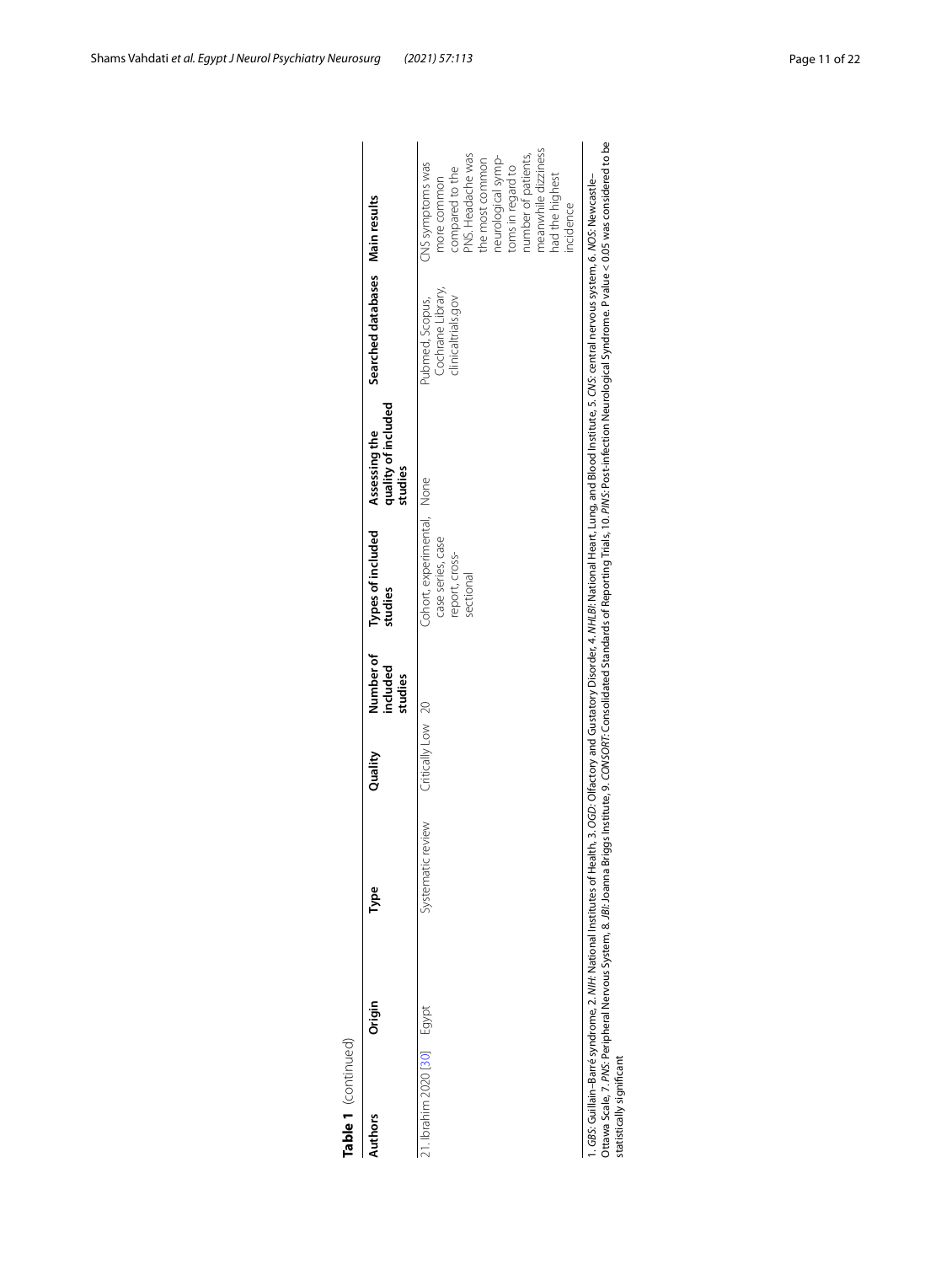<span id="page-11-0"></span>

| í                                                                                           |
|---------------------------------------------------------------------------------------------|
|                                                                                             |
|                                                                                             |
| I                                                                                           |
|                                                                                             |
| J                                                                                           |
| ׇ֧֧֬֕                                                                                       |
| ١                                                                                           |
| I<br>J                                                                                      |
| ç                                                                                           |
|                                                                                             |
| ١                                                                                           |
| $\frac{1}{2}$                                                                               |
|                                                                                             |
|                                                                                             |
| $\ddot{ }$<br>١                                                                             |
|                                                                                             |
| Ì                                                                                           |
| :                                                                                           |
| i<br>$\overline{ }$                                                                         |
| .<br>.<br>.<br>.<br>.<br>j                                                                  |
| l                                                                                           |
| ֖֖֖֪ׅ֪ׅ֪֪ׅ֪֪ׅ֪ׅ֪֪֪ׅ֪֪ׅ֪֪֪֪ׅ֪֪֪֪֪֪֪֪֪֪֪֪֪֪֪֪֪֪֪֪֪֪֪֪֪֚֚֚֚֚֚֚֚֚֚֚֚֚֚֚֚֡֝֝֝֝֝֬֓֓֞֬֝֓֞֬֓֞֬֝֬֝֬֝ |
| l                                                                                           |
| $\overline{a}$                                                                              |
| ;<br>;<br>;<br>;                                                                            |
| ֕                                                                                           |
|                                                                                             |
| l                                                                                           |
| i                                                                                           |
| j                                                                                           |
|                                                                                             |
|                                                                                             |
| l<br>Ì                                                                                      |
| $\overline{\phantom{a}}$<br>֕                                                               |
| ׇ֚֬֕                                                                                        |
|                                                                                             |
| I                                                                                           |
| )                                                                                           |
|                                                                                             |
| J                                                                                           |
|                                                                                             |
|                                                                                             |
|                                                                                             |
|                                                                                             |
|                                                                                             |
|                                                                                             |
| I<br>j                                                                                      |
|                                                                                             |
| ť<br>l                                                                                      |
| <br> <br> <br>ľ                                                                             |
| è                                                                                           |
| f<br>í                                                                                      |
|                                                                                             |

|                                        |           | Table 2 Characteristics of included systematic reviews regarding stroke in COVID-19 infection |                   |                                  |                                                                |                                                        |                                                                   |                                                                                                                                                       |
|----------------------------------------|-----------|-----------------------------------------------------------------------------------------------|-------------------|----------------------------------|----------------------------------------------------------------|--------------------------------------------------------|-------------------------------------------------------------------|-------------------------------------------------------------------------------------------------------------------------------------------------------|
| <b>Authors</b>                         | Origin    | Туре                                                                                          | Quality           | Number of<br>included<br>studies | Types of included<br>studies                                   | Assessing the quality<br>of included studies           | Searched databases                                                | Main results                                                                                                                                          |
| I. Valencia-Enciso et al.<br>2020 [42] | Colombia  | Systematic review                                                                             | Moderate          | 47                               | case report, case-<br>Cohort, case series,<br>control          | SON                                                    | Pubmed, Scopus                                                    | severity and temporal-<br>tion seemed to exist<br>between COVID-19<br>A positive correla-<br>ity of stroke                                            |
| 2. Fraiman et al. 2020<br>$[43]$       |           | South Korea Systematic review                                                                 | Critically Low 80 |                                  | Not mentioned                                                  | None                                                   | Pubmed                                                            | stroke, were a common<br>Cerebrovascular events,<br>festation in COVID-19<br>especially ischemic<br>neurological mani-<br>patients                    |
| 3. Lee et al. 2020 [32]                | Malaysia  | review + meta-<br>Systematic<br>analysis                                                      | Moderate          | 28                               | Cohort, case series,<br>case report                            | STROBE <sup>2</sup>                                    | Pubmed, Medline,<br>Cinhal                                        | Stroke is an uncommon<br>be prognostic factor<br>symptom in COVID-<br>19 patients, but can<br>and an indicator of<br>the severity of the<br>infection |
| 4. Bhatia et al. 2020 [44] India       |           | Systematic review                                                                             | Moderate          | 50                               | Cohort, case series,<br>case report                            | Oxford CEBM <sup>3</sup> critical<br>appraisal tool    | Pubmed, Embase,<br>Scopus                                         | rates in stroke patients<br>with higher mortality<br>COVID-19 is associated                                                                           |
| 5. Wijeratne et al. 2020<br>[40]       | Australia | Systematic review                                                                             | $\geq$            | $\frac{8}{18}$                   | case report, case-<br>Cohort, case series,<br>control, reviews | None                                                   | Medline, Cinhal, Ovid<br>Cochrane Library<br>Pubmed, Embase,      | Neutrophil-Lymphocyte<br>ratio at time admission<br>duration before onset<br>is associated with the<br>of clinical features of<br>AlS <sup>3</sup>    |
| 6. Fridman et al. 2020<br>$[33]$       | Canada    | review + meta-<br>Systematic<br>analysis                                                      | $\geq$            | $\supseteq$                      | Not mentioned                                                  | None                                                   | bioRxiv, Research<br>Pubmed, medRxiv,<br>Square search<br>engines | is associated with age,<br>The mortality of Stroke<br>in COVID-19 patients<br>the severity of the<br>comorbidities and<br>infection                   |
| 7. Yamakawa et al. 2020 USA<br>35      |           | review + meta-<br>Systematic<br>analysis                                                      | Moderate          | 26                               | case report, case-<br>Cohort, case series,<br>control          | Assessment of risk of<br>bias in prevalence<br>studies | Pubmed, Embase,                                                   | hospitalized patients<br>age and other stroke<br>was associated with<br>detected stroke in<br>The frequency of<br>risk factors                        |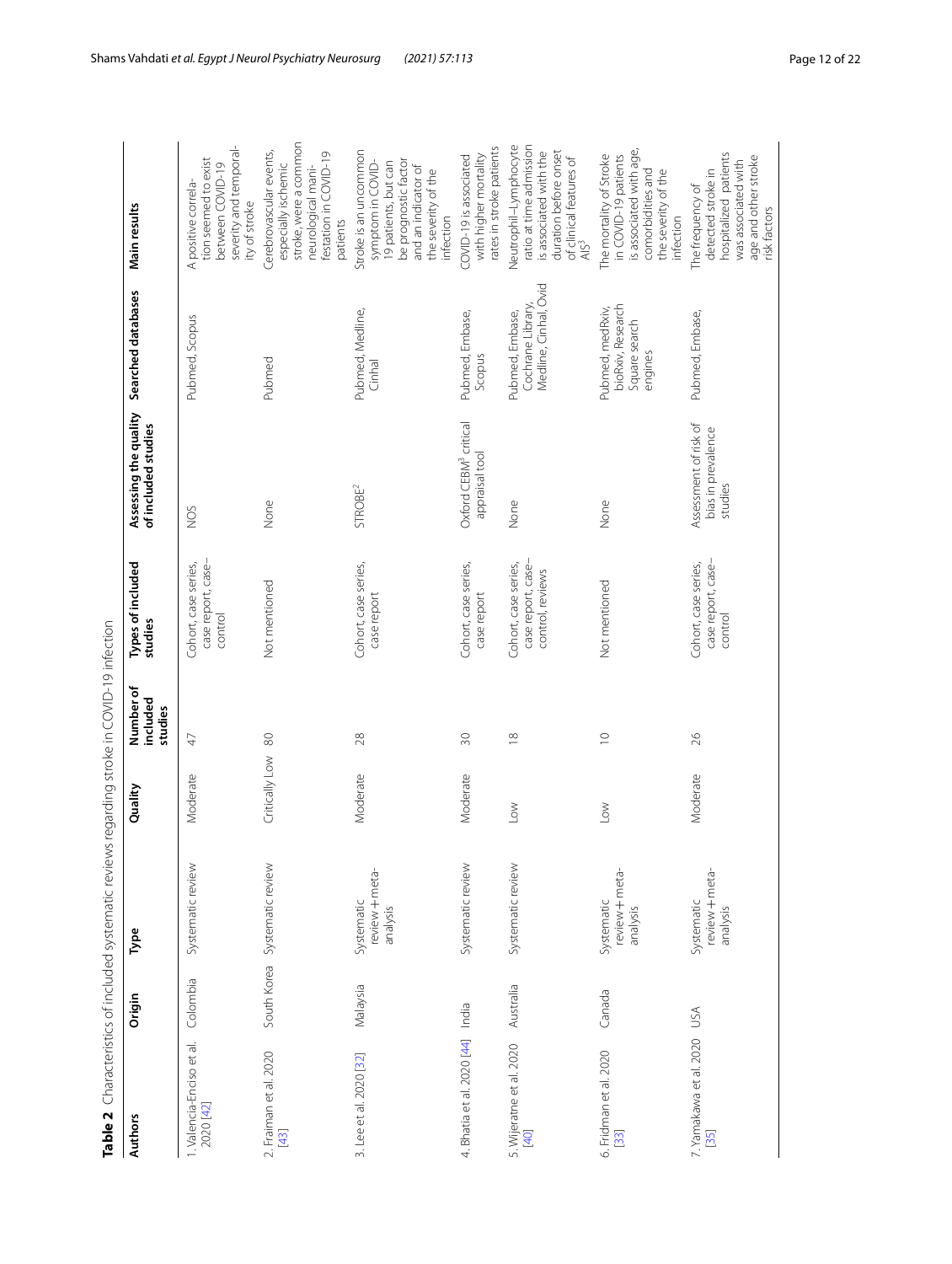| Table 2  (continued)                       |           |                                                                                                                                                                                                                                                                                                                                                                          |                   |                                  |                                                                |                                                         |                                                                              |                                                                                                                                                                               |
|--------------------------------------------|-----------|--------------------------------------------------------------------------------------------------------------------------------------------------------------------------------------------------------------------------------------------------------------------------------------------------------------------------------------------------------------------------|-------------------|----------------------------------|----------------------------------------------------------------|---------------------------------------------------------|------------------------------------------------------------------------------|-------------------------------------------------------------------------------------------------------------------------------------------------------------------------------|
| <b>Authors</b>                             | Origin    | Type                                                                                                                                                                                                                                                                                                                                                                     | Quality           | Number of<br>included<br>studies | Types of included<br>studies                                   | Assessing the quality<br>of included studies            | Searched databases                                                           | Main results                                                                                                                                                                  |
| 8. Katsanos et al. [34]                    | Greece    | review + meta-<br>Systematic<br>analysis                                                                                                                                                                                                                                                                                                                                 | High              | $\frac{8}{1}$                    | Cohort                                                         | ğ                                                       | Pubmed, Scopus                                                               | especially cryptogenic<br>stroke; in addition to<br>an increased risk of<br>of ischemic stroke,<br>is associated with<br>COVID-19 infection<br>an increased risk<br>mortality |
| 9. Tan et al. 2020 [37]                    | Singapore | review + meta-<br>Systematic<br>analysis                                                                                                                                                                                                                                                                                                                                 | Moderate          | 39                               | Cohort, case series,<br>case report                            | NOS, JBI <sup>5</sup> tool                              | Pubmed, Embase                                                               | with a high mortality<br>AIS is associated with<br>COVID-19 infection<br>rate                                                                                                 |
| 10. Nannoni et al. 2020<br>$\overline{56}$ | $\leq$    | review + meta-<br>Systematic<br>analysis                                                                                                                                                                                                                                                                                                                                 | Moderate          | $\overline{\circ}$               | case report, case-<br>Cohort, case series,<br>control, letters | ğ                                                       | Pubmed, Scopus,<br>MedRxiv                                                   | with the severity of the<br>ing vascular risk factors<br>disease and pre-exist-<br>events are associated<br>in COVID-19 patients<br>Acute cerebrovascular                     |
| 11. Fatima et al. 2020<br>$[4]$            | USA       | Systematic review                                                                                                                                                                                                                                                                                                                                                        | Moderate          | $\circ$                          | Cohort, case series,<br>case report                            | GRADE <sup>6</sup> , Cochrane Col-<br>laboration's tool | Pubmed, Embase, Sco-<br>pus, Google Scholar,<br>Cochrane Library,<br>Medline | Stroke is associated with<br>patients with underly-<br>ing risk factors includ-<br>COVID-19 infection in<br>ing hypertension                                                  |
| 12. Siepmann et al.<br>2021 [38]           | Germany   | Cohort + Systematic<br>review                                                                                                                                                                                                                                                                                                                                            | Critically Low    | $\sim$                           | Cohort, experimental                                           | Oxford CEBM tool                                        | Cochrane Library<br>Pubmed, Embase,                                          | The severity of COVID-19<br>infection is associated<br>with an increased risk<br>of acute stroke                                                                              |
| 13. Szegedi et al. 2020<br>[39]            | Germany   | -Sys-<br>Narrative review +<br>tematic review                                                                                                                                                                                                                                                                                                                            | Critically Low 25 |                                  | Cohort, case series,<br>case report                            | None                                                    | Pubmed, Scopus                                                               | In COVID-19 patients the<br>most common type of<br>stroke was AIS                                                                                                             |
|                                            |           | 1. NOS Newcastle-Ottawa Scale, 2. STROBE: Strengthening the Reporting of Observational Studies in Epidemiology, 3. CEBM: Centre for Evidence-Based Medicine, 4. AlS: Acute Ischemic Stroke, 5. JBI: Joanna Briggs<br>nstitute 6. GRADE: Grading of Recommendations Assessment, Development and Evaluation. P value < 0.05 was considered to be statistically significant |                   |                                  |                                                                |                                                         |                                                                              |                                                                                                                                                                               |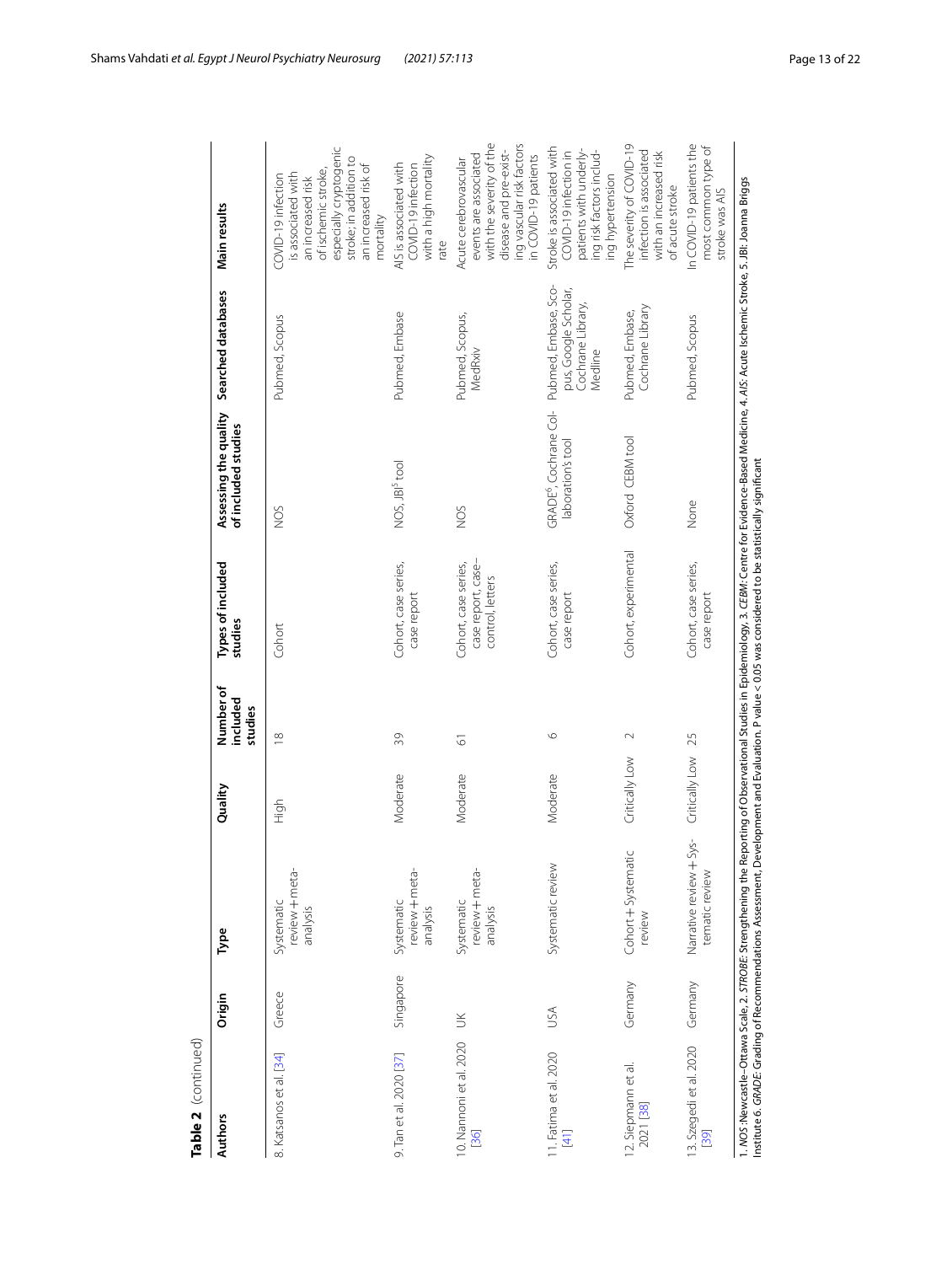Moreover, one study suggested that the presence of other respiratory infections might lead to more severe cases on COVID-19-related anosmia [[63\]](#page-20-32).

The relationship between the severity of the infection and OGD was not conclusively investigated by the included studies, but in some of them was reported as the secondary outcome; for instance, one study demonstrated that anosmia is more frequent in non-hospitalized COVID-19 patients than in hospitalized [[54](#page-20-20)]. Furthermore, in one study OGD symptoms were reported in both ambulatory and hospitalized patients and mild-tosevere cases of COVID-19 patients [\[62](#page-20-27)]. Corroborating these statements, one study claimed that OGD should be considered as a clinical manifestation of the COVID-19 infection even in mild cases  $[61]$  $[61]$ . Finally, the other study evinced that OGD was estimated to be 31% and 67% in severe and mild-to-moderate symptomatic patients, respectively [[46](#page-20-15)].

Most importantly, their included studies adopted widely diferent methods for diagnosis of OGD, varying from self-reporting [\[46](#page-20-15), [49,](#page-20-23) [51](#page-20-31), [53–](#page-20-25)[55,](#page-20-16) [60](#page-20-24)[–63\]](#page-20-32), physician reporting [\[55,](#page-20-16) [60](#page-20-24)], online questionnaires [\[51](#page-20-31), [55](#page-20-16), [58\]](#page-20-21), the University of Pennsylvania Smell Identifcation Test (UPSIT) [\[55–](#page-20-16)[57,](#page-20-19) [60,](#page-20-24) [62\]](#page-20-27), British version of UPSIT [[45\]](#page-20-14), Quality of life tool (sQOD-NS) [\[47,](#page-20-18) [61\]](#page-20-26), the "Sniffn Sticks" test [[51,](#page-20-31) [55](#page-20-16), [57\]](#page-20-19), Subjective assessment using SNOT−22 [\[51](#page-20-31), [57\]](#page-20-19), the Italian version of SNOT-22 [[51\]](#page-20-31), the Connecticut Chemosensory Clinical Research Center test (CCCRC) [[48,](#page-20-28) [55,](#page-20-16) [57](#page-20-19)], COVID-19 Anosmia Reporting Tool for Clinicians [[57,](#page-20-19) [63\]](#page-20-32), standardized chemosensitive tests with odorants [\[58](#page-20-21)], non-validated questionnaires [[58\]](#page-20-21), butanol threshold assessment [\[48\]](#page-20-28), case notes review (explicitly asked) [\[51](#page-20-31)], interviewing [\[51](#page-20-31), [55](#page-20-16), [62\]](#page-20-27), history and physical examination [[49,](#page-20-23) [54](#page-20-20)] and Smartphone based apps [[55,](#page-20-16) [63](#page-20-32)]. Several articles did not report the method of OGD diagnosis among the included study [[50,](#page-20-30) [52](#page-20-29), [59](#page-20-22)].

Additional information of these studies is provided in Table [3](#page-14-0).

## **Studies on Guillen–Barré syndrome**

A total of 5 systematic reviews were conducted on Guillen–Barré Syndrome (GBS) and reporting data from case series, case reports and one cross-sectional study**.** Three of these studies were conducted in Europe  $[64-66]$  $[64-66]$  $[64-66]$ one in Bangladesh [[67\]](#page-20-35) and one in Chile [\[68](#page-20-36)]. Only one study conducted meta-analysis [\[67](#page-20-35)]. Two of these systematic reviews also conducted a quality assessment for including the studies  $[67, 68]$  $[67, 68]$  $[67, 68]$  $[67, 68]$ . The population of these studies consisted of COVID-19 patients, either with or without laboratory confrmed diagnosis, which showed GBS variants and subtypes manifestations. All of the included studies suggested a strong association between

COVID-19-associated GBS to the classic GBS. One of the studies drew attention to the fact that the prognosis of COVID-19-associated GBS patients seems to worsen by increasing of age [[66\]](#page-20-34). Additional data are provided in Table [4](#page-17-0).

It is note-worthy that another systematic review had been conducted on the GBS and COVID-19, but it investigated how COVID-19 can afect previously diagnosed GBS patients. Hence, it was excluded from our study [\[69](#page-20-37)].

#### **Studies on sporadic types of neurological manifestations**

Some studies reported sporadic neurological manifestations in COVID-19 patients; including two studies specifcally on oral fndings which reported dysgeusia [[70](#page-20-38), [71\]](#page-20-39) and oral mucosal lesions, [\[71](#page-20-39)] in COVID-19 patients. Two studies were conducted on ocular manifestations; one study investigated the efects of prone positioning on ocular complications in COVID-19 patients in the critical care ward and reported that ocular surface disease, acute angle closure, ischemic optic neuropathy, orbital compartment syndrome and vascular occlusions are likely to occur in these patients  $[72]$  $[72]$  $[72]$ . The other study stated that ocular pain, discharge, redness and follicular conjunctivitis can arise from COVID-19 infection [\[73](#page-21-1)].

Auditory signs and symptoms was the main focus in one study; according to which in COVID-19-positive patients, hearing loss, tinnitus, and vertigo have rarely been reported [[74\]](#page-21-2).

ENT (Ear Nose Throat) manifestations were reported in one study that stated sore throat and headache as the most common ENT involvements in COVID-19 infection, while pharyngeal erythema, nasal congestion, rhinorrhea, upper respiratory tract infection, and tonsil enlargement were also reported with limited prevalence [[75\]](#page-21-3). Furthermore, one study which aimed to assess the association between COVID-19 and encephalitis reported the occurrence of this complication in severe cases of infection and suggesting that COVID-19 virus can be considered as a neuropathogen with the ability to attack the nervous system regardless of respiratory symptoms [[76\]](#page-21-4). At last, intracranial hemorrhage (IHC) was the subject in another systematic review. This study suggested that IHC is relatively uncommon among COVID-19 patients, but has a correlation with higher mortality rates [[77\]](#page-21-5).

Quality assessment was not conducted due the limited number of these studies.

# **Discussion**

The overall results of this umbrella review, which was conducted on 66 systematic reviews, demonstrated that neurological involvements are greatly common among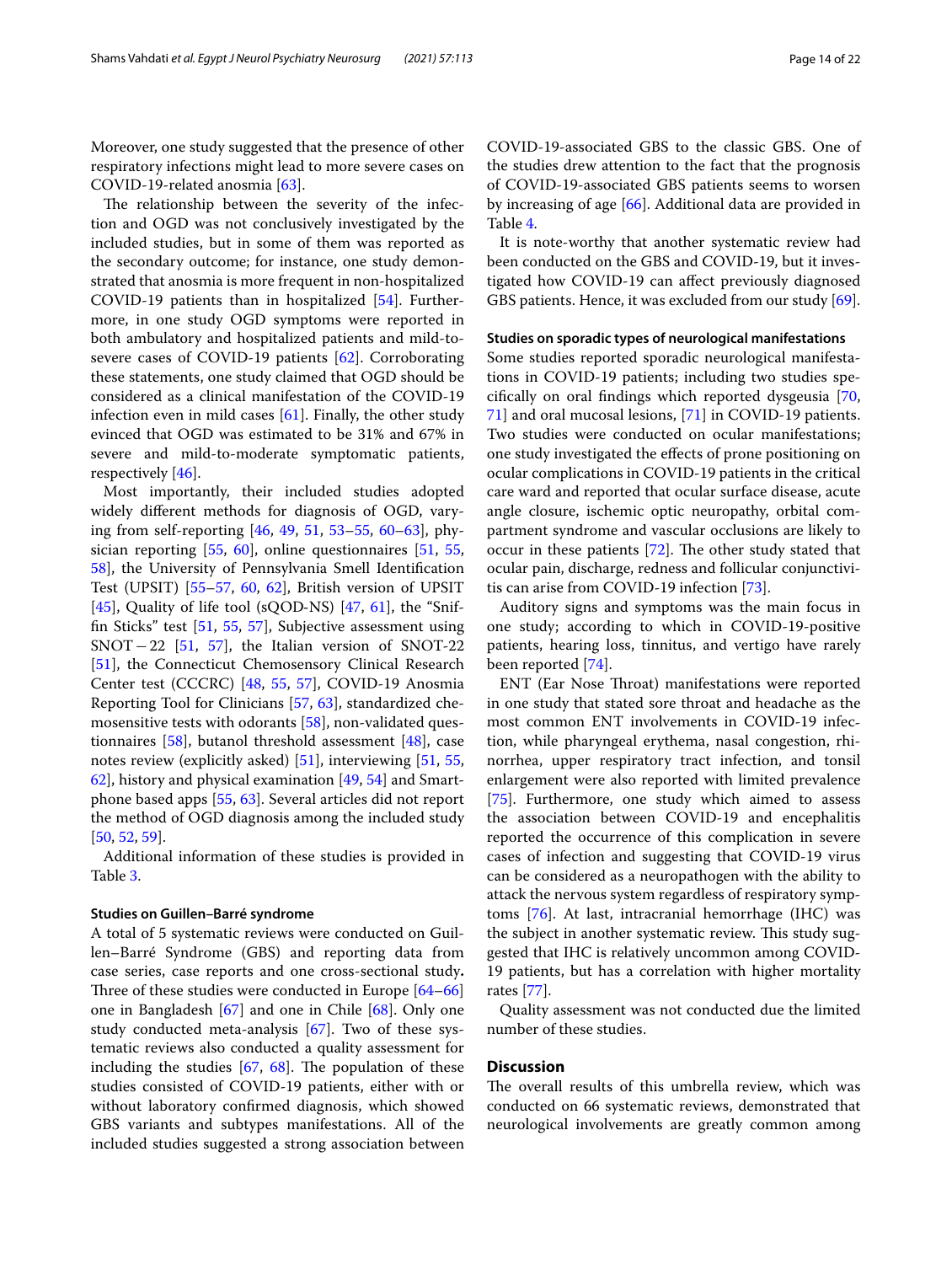<span id="page-14-0"></span>

| S                             |
|-------------------------------|
| Ò<br>l                        |
| j                             |
|                               |
|                               |
|                               |
| ¢                             |
|                               |
| l<br>l                        |
|                               |
| I<br>֚֬֓                      |
| ۱                             |
| $\frac{1}{2}$                 |
|                               |
| ļ<br>Ò                        |
|                               |
|                               |
|                               |
|                               |
| ׇ֬֘֡                          |
| l                             |
|                               |
| ¢<br>ï<br>j                   |
| J<br>¢                        |
| ī<br>$\overline{2}$           |
| I                             |
| ¢<br>j                        |
|                               |
| Ċ<br>١                        |
|                               |
|                               |
|                               |
|                               |
|                               |
|                               |
| ĭ<br>ְה                       |
| ļ                             |
| ì<br>$\overline{\phantom{a}}$ |
| ś<br>ı<br>٩                   |
| ֚֬֕<br>١<br>)<br>]            |
| in a si<br>l                  |
|                               |
|                               |
| Ï<br>J<br>۱                   |
| ֧֦֧֢֧֦֧֢ׅ֖֚֚֚֚֚֬              |
| ļ<br>1                        |
| $\overline{1}$                |
|                               |
|                               |
| i                             |
| Ì<br>j<br>۱<br>j              |
| l                             |
| ֠                             |
| ī<br>l                        |
| ï<br>1                        |
|                               |
|                               |
| ī                             |
|                               |
|                               |
|                               |
| I                             |
| $\overline{a}$                |
| $\frac{1}{2}$                 |
| 1                             |
| í<br>j                        |
|                               |
|                               |
|                               |
|                               |
| Ó                             |
| į<br>F                        |
|                               |
| Table 3                       |
|                               |
|                               |
|                               |
| l                             |

| <b>Authors</b>                           | Origin         | Туре                                     | Quality              | Number of<br>included<br>studies | Types of included<br>studies                             | quality of included<br>Assessing the<br>studies                           | Searched databases                                                                                 | Main results                                                                                                                                                   |
|------------------------------------------|----------------|------------------------------------------|----------------------|----------------------------------|----------------------------------------------------------|---------------------------------------------------------------------------|----------------------------------------------------------------------------------------------------|----------------------------------------------------------------------------------------------------------------------------------------------------------------|
| 1. Borsetto et al. 2020<br>[46]          | Critically Low | Review + Meta-<br>Systematic<br>analysis | $\leq$               | $\frac{8}{10}$                   | Not mentioned                                            | None                                                                      | Embase, Scopus, Web<br>of Science, Medline,<br>MedRxiv                                             | 67% in mild-to-mod-<br>taste was estimated<br>erate symptomatic<br>The alteration of the<br>31% in severe and<br>sense of smell or<br>patients                 |
| 2. da Costa et al. 2020 Moderate<br>[61] |                | Systematic Review                        | Brazil               | $\circ$                          | tional, case-control<br>Cohort, cross sec-               | NOS <sup>1</sup>                                                          | Cochrane library,<br>LILACS <sup>2</sup> , Science<br>Google Scholar,<br>Pubmed, Scopus,<br>direct | OGD <sup>3</sup> occurs at varying<br>to the general symp-<br>intensities and prior<br>toms of COVID-19                                                        |
| 3. Samaranayake et al.<br>2020 [62]      | Moderate       | Systematic Review                        | United Arab Emirates | $\infty$                         | tional, case-control<br>Cohort, cross sec-               | Nine-item checklist<br>for prevalence<br>study                            | Pubmed, Web of Sci-<br>ence, EBSCO                                                                 | hospitalized patients<br>Anosmia and dysgeu-<br>sia symptoms were<br>and mild-to-severe<br>cases of COVID-19<br>ambulatory and<br>present in both              |
| 4. Lechner et al. 2020<br>$[45]$         | Critically Low | Systematic Review                        | $\leq$               | $\overline{31}$                  | Case series, case<br>reports, cross<br>sectional         | None                                                                      | Pubmed                                                                                             | cated in evaluation of<br>and should be impli-<br>COVID-19 infection<br>health care workers<br>OGD is indicative of                                            |
| 5. Rocke et al. 2020<br>[47]             | Moderate       | Review + Meta-<br>Systematic<br>analysis | $\leq$               | $\overline{C}$                   | Case series, cross sec-<br>tional, case-control          | ROBINS-E                                                                  | Cochrane library,<br>Pubmed, Embase,<br>HMIC, MedRxiv                                              | olfactory dysfunction<br>association between<br>There is a significant<br>evidence dem-<br>and COVID-19<br>onstrating an                                       |
| 6. Zahra et al. 2020<br>[57]             | Moderate       | Systematic Review                        | š                    | 23                               | Cohort, case series,<br>cross sectional,<br>case-control | SON                                                                       | Cochrane library,<br>Google Scholar,<br>Pubmed, Scopus,<br>Medline                                 | by COVID-19-positive<br>monly in females and<br>Symptoms of anosmia<br>and dysgeusia were<br>patients; more com-<br>frequently reported<br>in younger patients |
| 7. Fuccillo et al. 2020<br>58            | Moderate       | Systematic Review                        | ltaly                | 32                               | Cohort, case series,<br>cross sectional                  | Tools, Oxford CEBM <sup>5</sup><br>NHLBI <sup>4</sup> Assessment<br>guide | Pubmed, Embase,<br>Web of Science                                                                  | Olfactory disorders rep-<br>clinical characteristic<br>resent an important<br>of COVID-19                                                                      |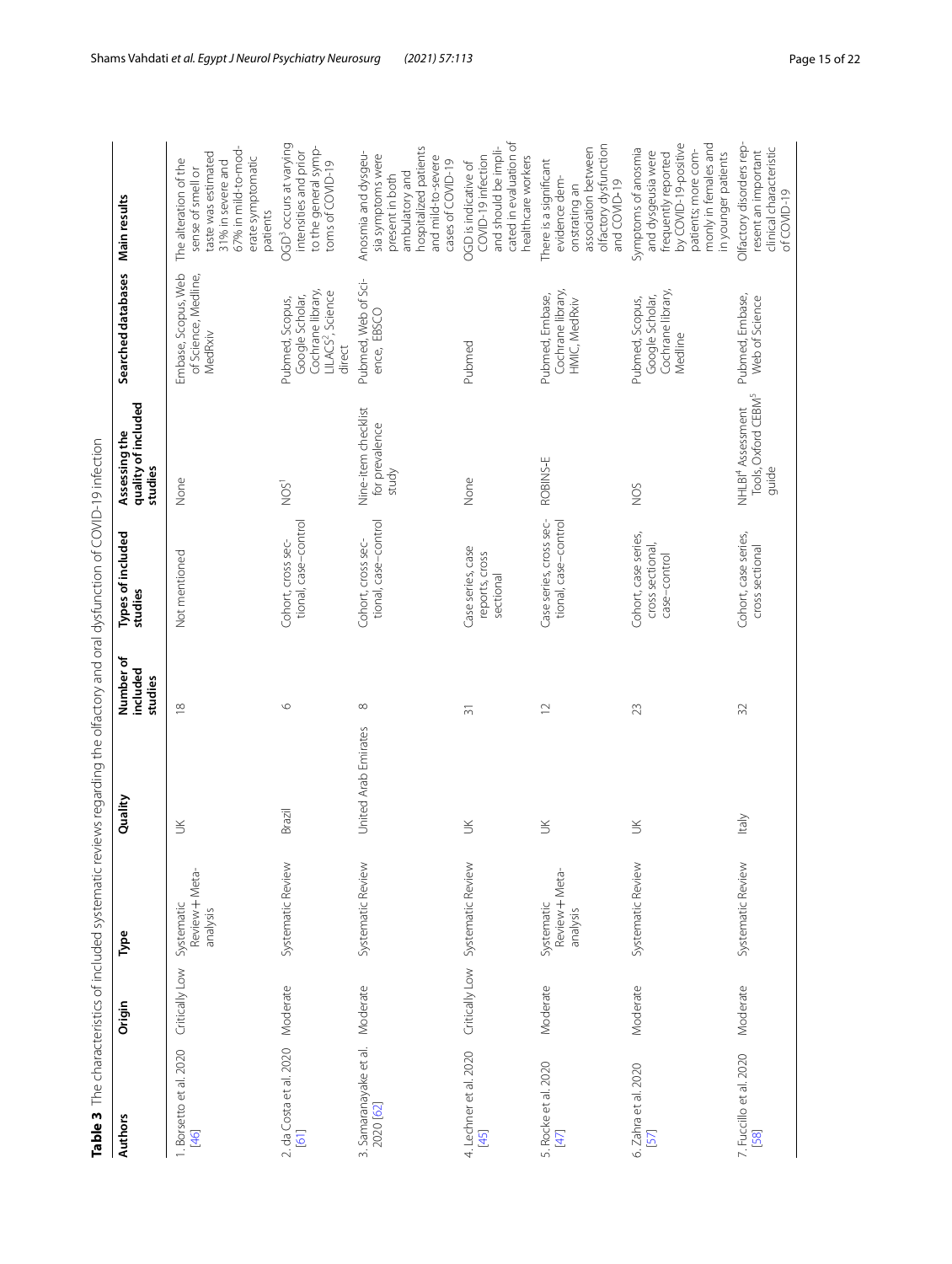| Table 3 (continued)                |          |                                          |              |                                  |                                                              |                                                                                               |                                            |                                                                                                                |
|------------------------------------|----------|------------------------------------------|--------------|----------------------------------|--------------------------------------------------------------|-----------------------------------------------------------------------------------------------|--------------------------------------------|----------------------------------------------------------------------------------------------------------------|
| <b>Authors</b>                     | Origin   | Type                                     | Quality      | Number of<br>included<br>studies | Types of included<br>studies                                 | quality of included<br>studies<br>Assessing the                                               | Searched databases Main results            |                                                                                                                |
| 8. Hoang et al. 2020<br>[48]       | Moderate | Review + Meta-<br>Systematic<br>analysis | Thailand     |                                  | Case series, cross sec- Modified NOS<br>tional, case-control |                                                                                               | Scopus, Medline<br>OVID<br>Pubmed, Embase, | OGD and CO<br>associated                                                                                       |
| 9. Tong et al. 2020 [49] Moderate  |          | Systematic<br>Review + Meta-<br>analysis | SÁ           |                                  | Cohort, case series,<br>cross sectional,<br>case-control     | prevalence studies<br>adapted from Hoy<br>ment checklist for<br>The quality assess-<br>et al. | Pubmed, Scopus                             | OGS are com<br>symptoms<br>with COVIE<br>may be ma<br>as an early<br>in the clinic<br>of the COVI<br>infection |
| 10. Passarelli et al.<br>2020 [59] |          | Critically Low Systematic Review         | <b>Italy</b> |                                  | Not mentioned                                                | None                                                                                          | Pubmed                                     | Anosmia and<br>are a signifi<br>sign and ca<br>considered<br>first manife<br>the infectic                      |

| Origin   | Type                                     | Quality   | Number of<br>included<br>studies | Types of included<br>studies                             | quality of included<br>Assessing the<br>studies                                               | Searched databases                         | <b>Main results</b>                                                                                                                                                |
|----------|------------------------------------------|-----------|----------------------------------|----------------------------------------------------------|-----------------------------------------------------------------------------------------------|--------------------------------------------|--------------------------------------------------------------------------------------------------------------------------------------------------------------------|
| Moderate | Review + Meta-<br>Systematic<br>analysis | Thailand  | $\overline{4}$                   | Case series, cross sec-<br>tional, case-control          | Modified NOS                                                                                  | Scopus, Medline<br>Pubmed, Embase,<br>OVID | OGD and COVID-19 are<br>associated                                                                                                                                 |
| Moderate | Review + Meta-<br>Systematic<br>analysis | USA       | $\supseteq$                      | Cohort, case series,<br>cross sectional,<br>case-control | prevalence studies<br>adapted from Hoy<br>ment checklist for<br>The quality assess-<br>et al. | Pubmed, Scopus                             | symptoms in patients<br>as an early symptoms<br>in the clinical course<br>with COVID-19 and<br>may be manifested<br>of the COVID-19<br>OGS are common<br>infection |
|          | Critically Low Systematic Review         | ltaly     | 5                                | Not mentioned                                            | None                                                                                          | Pubmed                                     | first manifestation of<br>Anosmia and ageusia<br>considered as the<br>sign and can be<br>are a significant<br>the infection                                        |
| Moderate | Review + Meta-<br>Systematic<br>analysis | Australia | 24                               | Not mentioned                                            | Murad tool                                                                                    | Medline, MedRxiv<br>Pubmed, Embase,        | OGD among patients<br>infected with COVID-<br>across the literature<br>High prevalence of<br>19 are reported                                                       |
| Moderate | Review + Meta-<br>Systematic<br>analysis | Singapore | $\overline{0}$                   | Cohort, case series,<br>cross sectional,<br>case-control | for prevalence stud-<br>The risk of bias tool<br>ies by Hoy et al.                            | Pubmed                                     | offactory dysfunction<br>is a highly specific<br>manifestation of<br>Patient-reported<br>$COWID-19$                                                                |
| Moderate | Review + Meta-<br>Systematic<br>analysis | Iran      | $\overline{15}$                  | Not mentioned                                            | JBI <sup>6</sup> tool                                                                         | Pubmed, Embase,<br>Web of Science          | confirmed COVID-19<br>OGD in patients with<br>have a high preva-<br>lence                                                                                          |
|          | Critically Low Systematic Review         | ΑSΛ       | $\circ$                          | Not mentioned                                            | None                                                                                          | Pubmed, Embase,<br>Web of Science          | OGD is highly common<br>alteration as the first<br>experience sudden-<br>COVID-19 infection<br>and patients may<br>in the course of<br>onset of smell<br>symptom   |

11. Agyeman et al. 11. Agyeman et al.<br>2020 [[50\]](#page-20-30)

12. Pang et al. 2020 12. Pang et al. 2020<br>[\[51](#page-20-31)]

13. Hajikhani et al. 13. Hajikhani et al.<br>2020 [[52\]](#page-20-29)

14. Sedaghat et al. 14. Sedaghat et al.<br>2020 [[60\]](#page-20-24)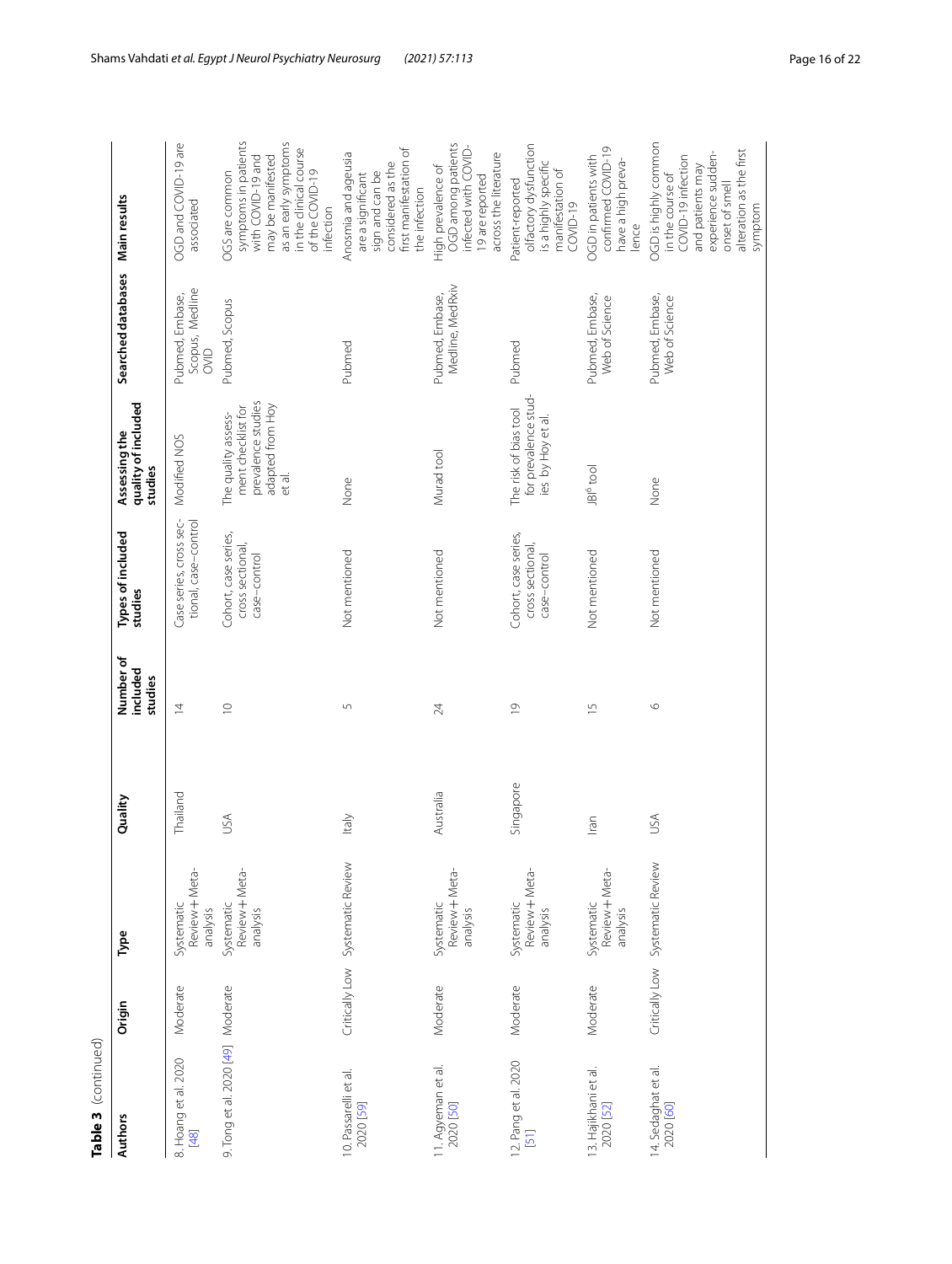| Table 3 (continued)              |                |                                              |         |                                  |                                                          |                                                 |                                                                                                                                                                                                                                                                                 |                                                                                                                                                                                 |
|----------------------------------|----------------|----------------------------------------------|---------|----------------------------------|----------------------------------------------------------|-------------------------------------------------|---------------------------------------------------------------------------------------------------------------------------------------------------------------------------------------------------------------------------------------------------------------------------------|---------------------------------------------------------------------------------------------------------------------------------------------------------------------------------|
| <b>Authors</b>                   | Origin         | Type                                         | Quality | Number of<br>included<br>studies | Types of included<br>studies                             | quality of included<br>Assessing the<br>studies | Searched databases                                                                                                                                                                                                                                                              | Main results                                                                                                                                                                    |
| 15. Chi et al. 2020 [53]         | Low            | Systematic<br>Review + Meta-<br>analysis     | China   | $\overline{C}$                   | Not mentioned                                            | None                                            | Cumulative Index to<br>in Taiwan database,<br>Art Image Indexing<br>(Chinese database)<br>Nursing and Allied<br>Internet Database<br>and Dissertations<br>Cochrane library,<br>Health Literature,<br>Library of Theses<br>National Digital<br>Pubmed, Embase,<br>Service on the | OGD is associated with<br>and in some patients<br>is the first symptom<br>COVID-19 infection<br>of the infection                                                                |
| 16. Giorli et al. 2020<br>$[54]$ | Critically Low | Review + Meta-<br>Systematic<br>analysis     | ltaly   | $\equiv$                         | tional, case-control<br>Cohort, cross sec-               | None                                            | Web of Science<br>Pubmed, Scopus,                                                                                                                                                                                                                                               | than in hospitalized<br>COVID-19, anosmia<br>is more frequent in<br>COVID-19 patients<br>is associated with<br>non-hospitalized<br>tory dysfunction<br>New onset olfac-<br>ones |
| 17. Ibekwe et al. 2020<br>[55]   | Moderate       | Review + Meta-<br>Systematic<br>analysis     | Nigeria | 32                               | tional, case-control<br>Cohort, cross sec-               | JBI tool                                        | Pubmed, Embase,<br>Google Scholar,<br>Web of Science                                                                                                                                                                                                                            | smell and taste loss<br>among COVID-19<br>patients was high<br>The prevalence of<br>globally                                                                                    |
| 18. Chung et al. 2020<br>[56]    |                | Critically Low Cohort + Systematic<br>Review | China   | 23                               | Cohort, experimental,<br>case series, case<br>reports    | None                                            | Pubmed                                                                                                                                                                                                                                                                          | be the only symptom<br>prolonged and may<br>can be severe and<br>smell disturbance<br>COVID-19-related                                                                          |
| 19. Printza et al. 2020<br>[63]  |                | Critically Low Systematic Review             | Greece  | 24                               | Cohort, case series,<br>cross sectional,<br>case-control | None                                            | Pubmed, Cochrane<br>library, MedRxiv                                                                                                                                                                                                                                            | piratory infections or<br>prevalent in COVID-<br>19 patients than in<br>patients suffering<br>Anosmia is more<br>from other res-<br>controls                                    |
|                                  |                |                                              |         |                                  |                                                          |                                                 |                                                                                                                                                                                                                                                                                 |                                                                                                                                                                                 |

1. NOS: Newcastle–Ottawa Scale, 2. LILACS: Latin American and Caribbean Health Sciences Literature; 3. OGD: Olfactory and Gustatory Dysfunctions; 4. NHLBI: National Heart, Lung, and Blood Institute; 5. CEBM: Center for<br>Evi 1. NOS: Newcastle–Ottawa Scale, 2. LILACS: Latin American and Caribbean Health Sciences Literature; 3. OGD: Olfactory and Gustatory Dysfunctions; 4. NHLBI: National Heart, Lung, and Blood Institute; 5. CEBM: Center for Evidence-Based Medicine; 6. JBI: Joanna Briggs Institute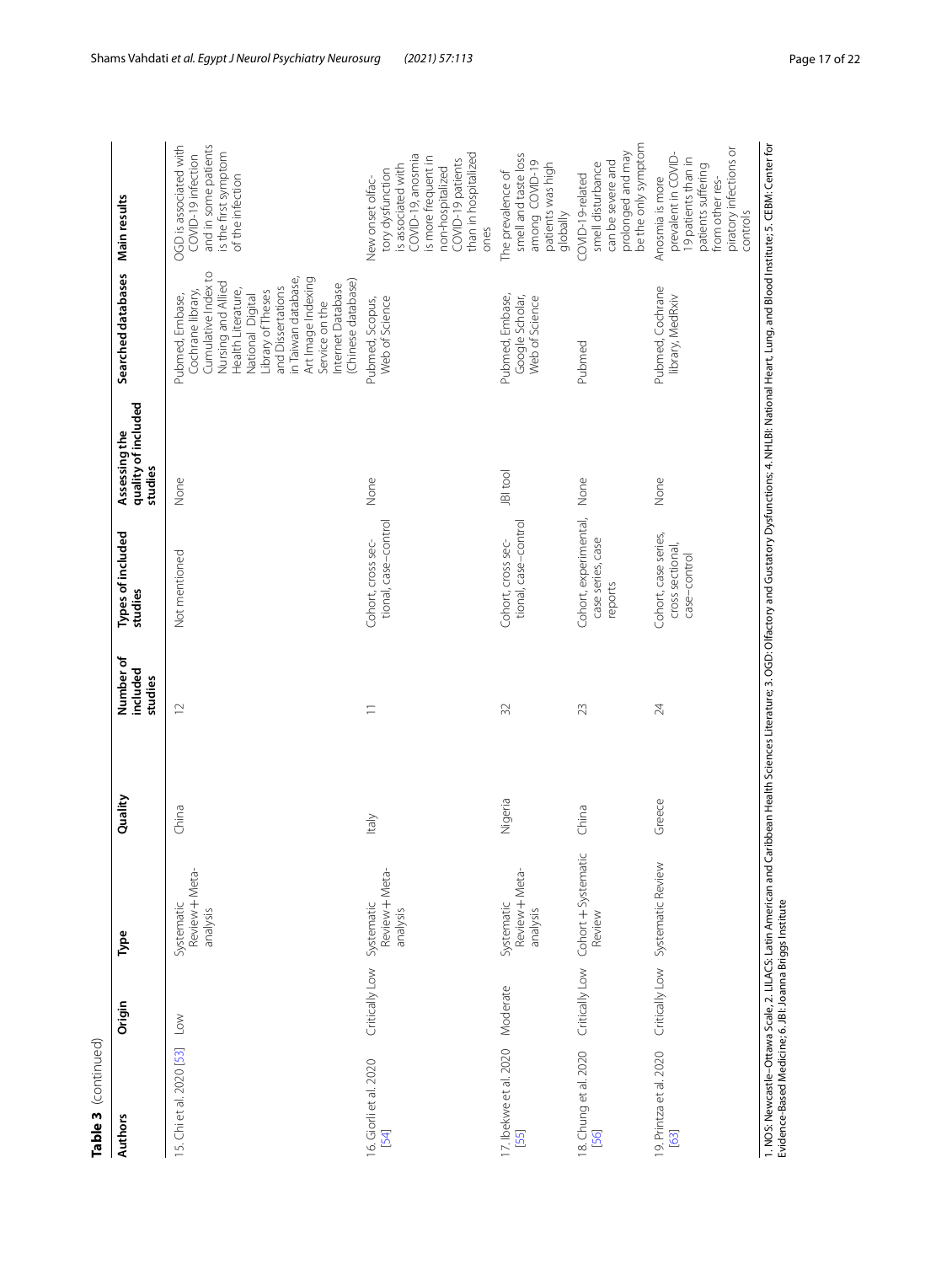|                                     | Main result.                         |
|-------------------------------------|--------------------------------------|
|                                     | Searched databases                   |
| うりりり                                | quality of included<br>Assessing the |
| scribed in CONCU infactor           | Types of included<br>studies         |
| - Anti-Double Capple - Prince       | lumber oʻ<br>ncluded                 |
| ;<br>+<br>+                         | .<br>;                               |
| こりこう<br>₹<br>J<br>j<br>i            | ğ                                    |
| is a set<br>j<br>j<br>$\frac{1}{2}$ | rinin                                |
|                                     |                                      |

|                                      |                       |                            |                   | included<br>studies | studies                                                                                                                              | quality of included<br>studies |                                                                             |                                                                                                                                                                          |
|--------------------------------------|-----------------------|----------------------------|-------------------|---------------------|--------------------------------------------------------------------------------------------------------------------------------------|--------------------------------|-----------------------------------------------------------------------------|--------------------------------------------------------------------------------------------------------------------------------------------------------------------------|
| . Carrillo-Larco et al.<br>2020 [64] | Europe                | Systematic review          | Critically low    | $\infty$            | Case series, case report                                                                                                             | None                           | Science, Global Health,<br>Embase, Scopus, Web of<br>Medline, MedRvix       | Basic evidence suggests<br>that GBS <sup>1</sup> occurs after<br>COVID-19 onset                                                                                          |
| 2. Gittermann et al. 2020<br>[68]    | Chile                 | Systematic review          | $\geq$            | 24                  | Case series, case report                                                                                                             | NHLBI <sup>2</sup> tool        | Library, Science Direct,<br>Medline, WHO search<br>Pubmed, Cochrane<br>lool | association between the<br>GBS and Covid-19 which<br>There seem to be a strong<br>including the severity of<br>differs in presentations,<br>the GBS manifestations       |
| 3. Uncini et al. 2020 [65]           | Europe                | Systematic review          | Critically low 33 |                     | Case series, case report                                                                                                             | None                           | Pubmed                                                                      | Classical GBS is presented<br>in Covid-19 patients                                                                                                                       |
| 4. Hasan et al. 2020 [67]            | Bangladesh Systematic | review + meta-<br>analysis | $\geq$            | 45                  | Case series, case report,<br>cross sectional                                                                                         | $ B ^3$ tool                   | Pubmed, Web of Science,<br>Cochrane Library, Web<br>of Science              | Covid-19. These manifes-<br>between classic GBS and<br>GBS standard treatments<br>tations are responsive to<br>An association exists                                     |
| 5. Abu-Rumeileh et al.<br>2020 [66]  | Germany               | Systematic review          | Critically low 52 |                     | original article, point of<br>reports, reviews, letters,<br>Case series, case report,<br>view, and brief report<br>reviews with case | None                           | Pubmed, Google Scholar                                                      | infectious GBS with pos-<br>sibly the same immune-<br>mediated pathogenetic<br>COVID-19-associated GBS<br>features of classic post-<br>seems to share most<br>mechanisms |

<span id="page-17-0"></span><sup>1.</sup> GBS: Guillain-Barré Syndrome; 2. NHLBI: National Heart, Lung, and Blood Institute; 3. JBI: Joanna Briggs Institute 1. GBS: Guillain-Barré Syndrome; 2. NHLBI: National Heart, Lung, and Blood Institute; 3. JBI: Joanna Briggs Institute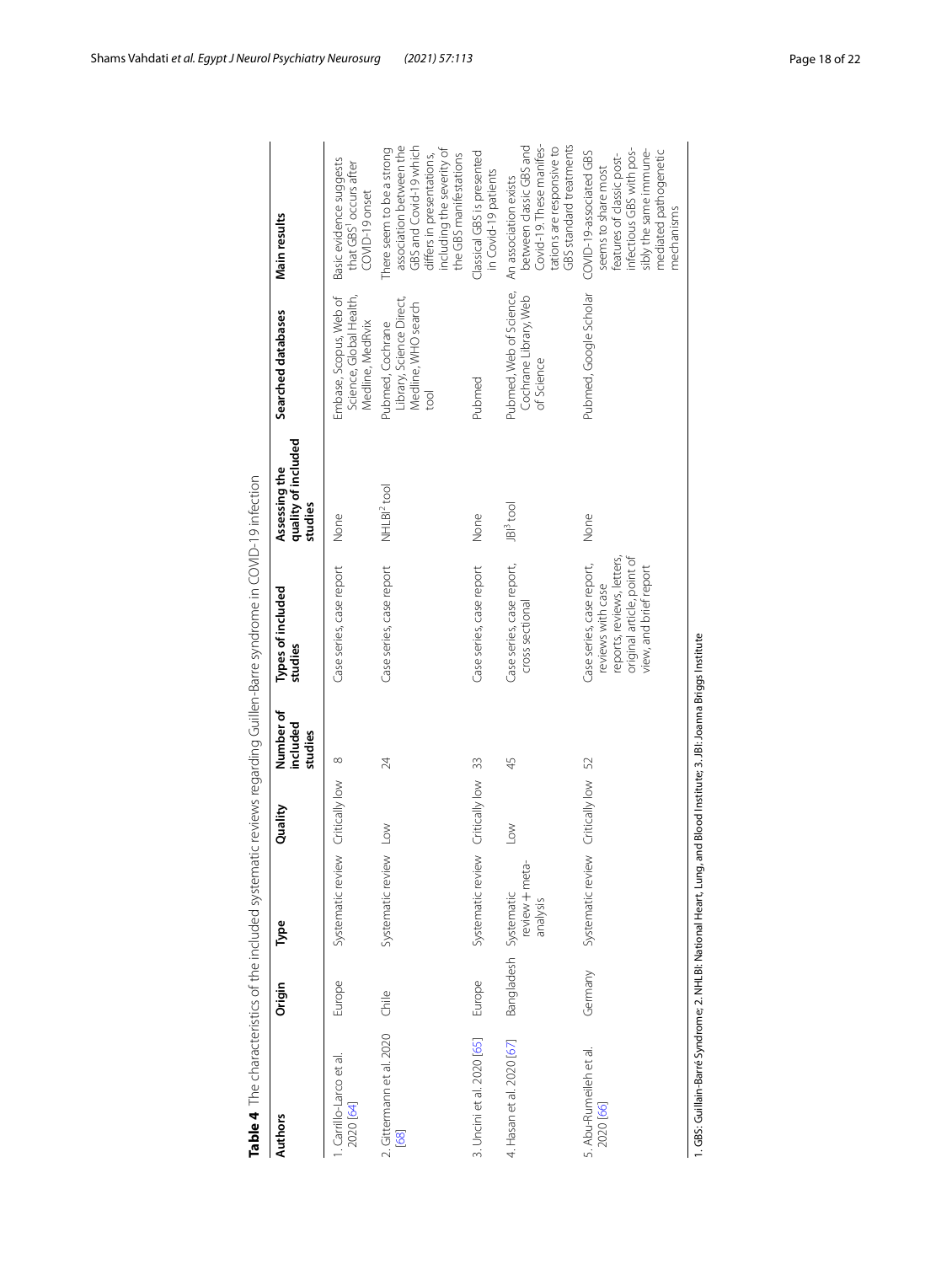COVID-19 patients with many diferent general, specifc and sporadic manifestations.

The majority of the systematic reviews seemed to be low on methodological quality aspect. This fact can be justifed by the outburst of the infection and an urgent need to access some evidence for clinical decisions and policy-making  $[78]$  $[78]$ . The results of the methodological assessment of our work is reminiscent of a previous study which was conducted to evaluate the quality of 49 systematic reviews regarding Severe Acute Respiratory Syndrome (SARS) and Middle East Respiratory Syndrome (MERS). This study indicated that the most systematic reviews regarding the coronavirus do not have satisfactory methodological quality [\[79](#page-21-7)].

Headache, as a general manifestation, was mentioned most commonly by studies. The characteristics of this headache are described as pressing, worsened by physical activities or head movements [\[80\]](#page-21-8). In another study, this headache was described to have a pulsating, pressing, and stabbing quality  $[81]$  $[81]$ . Different patterns of involvement are described including mostly holocranial [\[80,](#page-21-8) [82](#page-21-10), [83](#page-21-11)], hemicranial or occipital [\[80](#page-21-8)] or bilateral and frontal [\[83](#page-21-11)]. Moreover, individuals with a migraine history are predisposed to have an earlier, longer and more severe headaches in comparison with migraine-free patients [\[83](#page-21-11)]. Preexisting primary headache was signifcantly related to the higher frequency of headache caused by COVID-19 infection [\[82](#page-21-10)], while one study mentioned that majority of its study population did not have a history of prior headaches [\[84\]](#page-21-12). Limited studies have addressed the associated risk factors. In one study, anosmia, myalgia, female sex and fever were reported as independent factors leading to a higher odds of headache in COVID-19 patients [\[85\]](#page-21-13).

Regarding the sporadic manifestation of the disease, in addition to the conditions which were priorly mentioned, several neurological manifestations have been linked to the SARS-CoV-2; including seizures [\[86](#page-21-14), [87\]](#page-21-15), demyelination [\[88](#page-21-16)] and encephalopathies [[87\]](#page-21-15) and meningitis [[89\]](#page-21-17). Many diferent types of viral infections can lead to such presentations, which makes it impossible to settle on the fact that COVID-19 infection is directly leading to these clinical signs and symptoms. For instance, both acute symptomatic seizures and late unprovoked seizures are reported in almost all types of acute central nervous system viral infections [[90\]](#page-21-18). Another example is applied to meningitis which has been presented in multiple viral infections including herpes simplex virus and varicella zoster virus [[91](#page-21-19)].

Several limitations may have infuenced the obtained results. To begin with, the population of studies is mostly locally selected with limited number of patients, restricting the manifestations of the disease to a specifc age or

race. This factor makes it impossible to generalized the results of studies to a global scope.

Another source of error can be stated as a bounded literature due to the novelty of the virus which can generate problems like limited knowledge on the long-term efects of the disease, associated risk factors in patients and how they afect the overall neurological process and the association between the severity of the infection and how it can cause diferent levels of neurologic involvement. In addition, the relationship between the type of the treatment and the occurrence of neurological manifestations has not been addressed by many studies in the current literature.

A major source of unreliability was heterogeneity among diagnostic methods in diferent manifestations; for instance, anosmia was diagnosed mostly by self-reporting, but other methods of diagnosis were also mentioned among studies. In addition, many of the studies did not specify the stage of severity of the COVID-19 infection, which can greatly afect the type of the signs and symptoms that follow the infection.

Finally, the search strategy was designed using many keywords in several databases to ensure that all the related articles were included but considering the high rate in which the COVID-19 articles are being published, some sources of data might be missed.

# **Conclusions**

In conclusion, this study shows that neurological manifestations, most commonly general ones like headache and olfactory involvements, are an important aspect of the COVID-19 infection and the possibility of their occurrence should be considered in all infected patients. Therefore, our study underlines that all the COVID-19 patients should be carefully assessed and reassessed for detecting any neurological signs and symptoms. Considering how limited is known on the long-term efects of the neurologic involvement following this novel virus, continuous follow-up of infected patients is strongly suggested.

#### **Abbreviations**

COVID-19: Coronavirus disease 2019; AMSTAR-2: Assessment of Multiple Systematic Reviews-2; GBS: Guillen-Barré syndrome; PRISMA: Preferred Reporting Items for Systematic Reviews and Meta-analysis; URTI: Upper respiratory tract infection; IHC: Intracranial hemorrhage; SARS: Severe Acute Respiratory Syndrome; MERS: Middle East Respiratory Syndrome.

#### **Supplementary Information**

The online version contains supplementary material available at [https://doi.](https://doi.org/10.1186/s41983-021-00366-5) [org/10.1186/s41983-021-00366-5](https://doi.org/10.1186/s41983-021-00366-5).

<span id="page-18-0"></span>**Additional fle 1.** AMSTAR 2: a critical appraisal tool for systematic reviews that include randomised or nonrandomised studies of healthcare interventions, or both.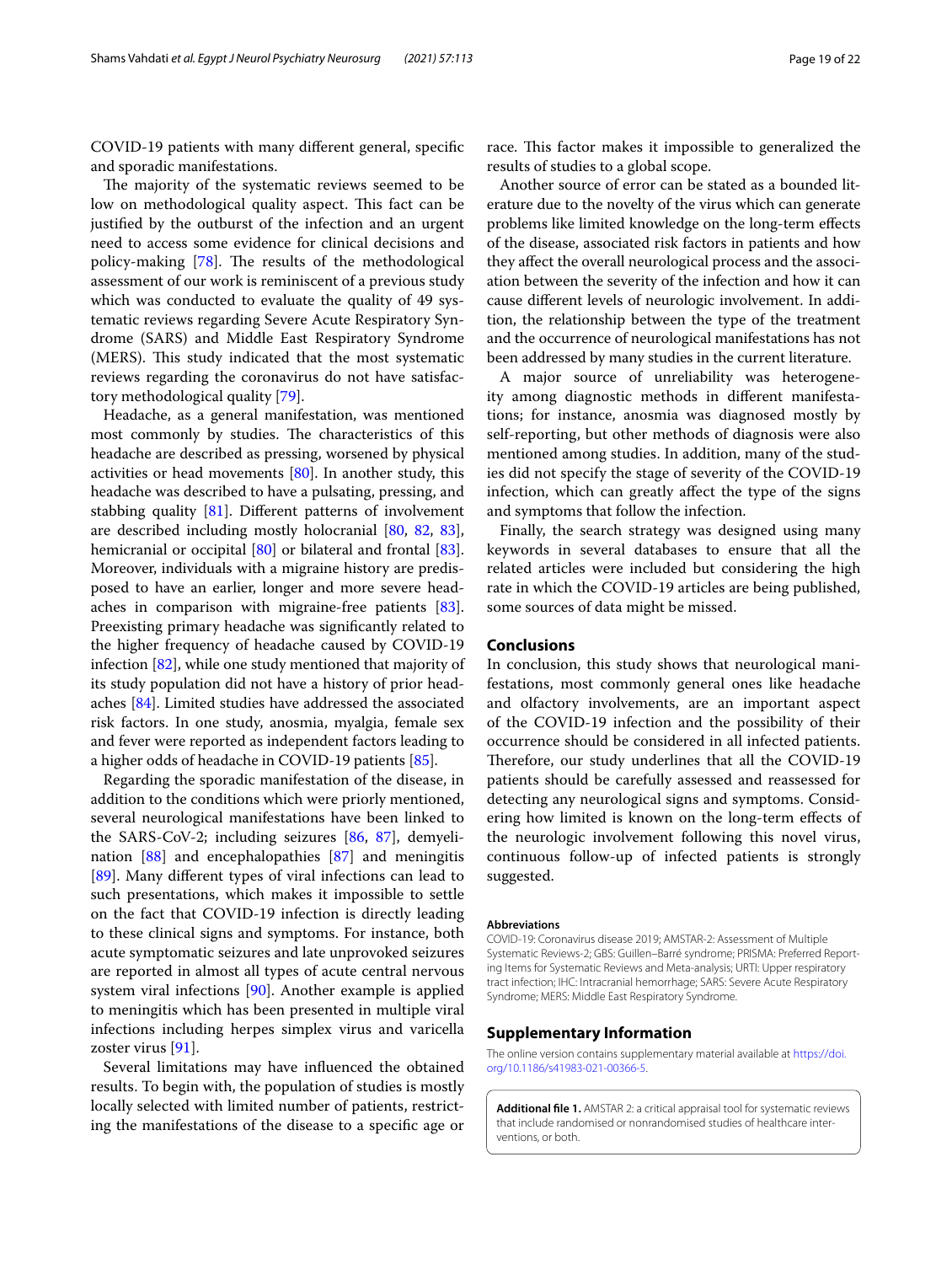#### **Acknowledgements**

None.

#### **Authors' contributions**

We, hereby, confirm that all the authors have read and approved the manuscript final version. SSV: project administration, methodology, recourses visualization, writing, fnalizing. AA: supervision; recourses; validation, editing. DR: writing, editing, review, fnalizing. ESH: validation, review, fnalizing. FT: conceptualization, data curation, methodology, investigation, original draft, writing, fnalizing. All authors read and approved the fnal manuscript.

#### **Funding**

This study received no funding from any type of organization.

#### **Availability of data and materials**

All the data are available upon reasonable request.

#### **Declarations**

#### **Ethics approval and consent to participate**

The research protocol was approved and supported by Tabriz University of Medical Sciences (Project Number: 66714). This study was conducted on already published materials with no direct connection to any patients, therefore obtaining patient consent is not applicable.

#### **Consent for publication**

Not applicable.

#### **Competing interests**

The authors declare that they have no competing interests.

#### **Author details**

<sup>1</sup> Emergency Medicine Research Team, Emergency Department, Tabriz University of Medical Sciences, Tabriz, Iran. <sup>2</sup> Student Research Committee, Tabriz University of Medical Sciences, Tabriz, Iran. <sup>3</sup> Neurosciences Research Center, Neurology Department, Tabriz University of Medical Sciences, Tabriz, Iran.

Received: 9 June 2021 Accepted: 6 August 2021 Published online: 28 August 2021

#### **References**

- <span id="page-19-0"></span>1. Huang C, Wang Y, Li X, Ren L, Zhao J, Hu Y, Zhang L, Fan G, Xu J, Gu X, et al. Clinical features of patients infected with 2019 novel coronavirus in Wuhan, China. Lancet (London, England). 2020;395(10223):497–506.
- <span id="page-19-1"></span>2. Zaim S, Chong JH, Sankaranarayanan V, Harky A. COVID-19 and multiorgan response. Curr Prob Cardiol. 2020;45(8):100618.
- <span id="page-19-2"></span>3. Wu T, Zuo Z, Kang S, Jiang L, Luo X, Xia Z, Liu J, Xiao X, Ye M, Deng M. Multi-organ dysfunction in patients with COVID-19: a systematic review and meta-analysis. Aging Dis. 2020;11(4):874.
- <span id="page-19-3"></span>4. Mao L, Jin H, Wang M, Hu Y, Chen S, He Q, Chang J, Hong C, Zhou Y, Wang D, et al. Neurologic manifestations of hospitalized patients with coronavirus disease 2019 in Wuhan, China. JAMA Neurol. 2020;77(6):683–90.
- 5. Werner C, Scullen T, Mathkour M, Zeoli T, Beighley A, Kilgore MD, Carr C, Zweifler RM, Aysenne A, Maulucci CM, et al. Neurological impact of coronavirus disease of 2019: practical considerations for the neuroscience community. World Neurosurg. 2020;139:344–54.
- <span id="page-19-4"></span>6. Padda I, Khehra N, Jaferi U, Parmar MS. The neurological complexities and prognosis of COVID-19. SN Compr Clin Med 2020:1–12.
- <span id="page-19-5"></span>7. Smith V, Devane D, Begley CM, Clarke M. Methodology in conducting a systematic review of systematic reviews of healthcare interventions. BMC Med Res Methodol. 2011;11(1):15.
- <span id="page-19-6"></span>8. Schultz A, Goertzen L, Rothney J, Wener P, Enns J, Halas G, Katz A. A scoping approach to systematically review published reviews: adaptations and recommendations. Res Syn Methods. 2018;9(1):116–23.
- <span id="page-19-7"></span>9. Knobloch K, Yoon U, Vogt PM. Preferred reporting items for systematic reviews and meta-analyses (PRISMA) statement and publication bias. J Cranio-Maxillofacial Surg. 2011;39(2):91–2.
- <span id="page-19-8"></span>10. Shea BJ, Reeves BC, Wells G, Thuku M, Hamel C, Moran J, Moher D, Tugwell P, Welch V, Kristjansson E. AMSTAR 2: a critical appraisal tool for systematic reviews that include randomised or non-randomised studies of healthcare interventions, or both. BMJ. 2017;358:j4008.
- <span id="page-19-9"></span>11. Abdullahi A, Candan SA, Abba MA, Bello AH, Alshehri MA, Afamefuna Victor E, Umar NA, Kundakci B. Neurological and musculoskeletal features of COVID-19: a systematic review and meta-analysis. Front Neurol. 2020;11:687.
- <span id="page-19-21"></span>12. Chua TH, Xu Z, King NKK. Neurological manifestations in COVID-19: a systematic review and meta-analysis. Brain Inj. 2020;34(12):1549–68.
- <span id="page-19-17"></span>13. Collantes MEV, Espiritu AI, Sy MCC, Anlacan VMM, Jamora RDG. Neurological manifestations in COVID-19 infection: a systematic review and meta-analysis. Can J Neurol Sci 2020:1–11.
- <span id="page-19-18"></span>14. Favas T, Dev P, Chaurasia RN, Chakravarty K, Mishra R, Joshi D, Mishra VN, Kumar A, Singh VK, Pandey M. Neurological manifestations of COVID-19: a systematic review and meta-analysis of proportions. Neurol Sci 2020:1–34.
- <span id="page-19-13"></span>15. MadaniNeishaboori A, Moshrefaraghi D, Mohamed Ali K, Toloui A, Youseffard M, Hosseini M. Central nervous system complications in COVID-19 patients; a systematic review and meta-analysis based on current evidence. Arch Acad Emerg Med. 2020;8(1):e62–e62.
- <span id="page-19-20"></span>16. Pinzon RT, Wijaya VO, Buana RB, Al Jody A, Nunsio PN. Neurologic characteristics in coronavirus disease 2019 (COVID-19): a systematic review and meta-analysis. Front Neurol. 2020;11:565.
- <span id="page-19-22"></span>17. Tsai S-T, Lu M-K, San S, Tsai C-H. The neurologic manifestations of coronavirus disease 2019 pandemic: a systemic review. Front Neurol. 2020;11:498.
- <span id="page-19-10"></span>18. Wang L, Shen Y, Li M, Chuang H, Ye Y, Zhao H, Wang H. Clinical manifestations and evidence of neurological involvement in 2019 novel coronavirus SARS-CoV-2: a systematic review and meta-analysis. J Neurol 2020:1–13.
- <span id="page-19-11"></span>19. Cagnazzo F, Arquizan C, Derraz I, Dargazanli C, Lefevre P-H, Riquelme C, Gaillard N, Mourand I, Gascou G, Bonafe A. Neurological manifestations of patients infected with the SARS-CoV-2: a systematic review of the literature. J Neurol 2020:1–10.
- <span id="page-19-27"></span>20. Chen X, Laurent S, Onur OA, Kleineberg NN, Fink GR, Schweitzer F, Warnke C. A systematic review of neurological symptoms and complications of COVID-19. J Neurol 2020:1–11.
- <span id="page-19-24"></span>21. Di Carlo DT, Montemurro N, Petrella G, Siciliano G, Ceravolo R, Perrini P. Exploring the clinical association between neurological symptoms and COVID-19 pandemic outbreak: a systematic review of current literature. J Neurol 2020:1–9.
- <span id="page-19-25"></span>22. Orrù G, Conversano C, Malloggi E, Francesconi F, Ciacchini R, Gemignani A. Neurological complications of COVID-19 and possible neuroinvasion pathways: a systematic review. Int J Environ Res Public Health. 2020;17(18):6688.
- <span id="page-19-28"></span>23. Romoli M, Jelcic I, Bernard-Valnet R, García Azorín D, Mancinelli L, Akhvlediani T, Monaco S, Taba P, Sellner J. Infectious disease panel of the European Academy of N: a systematic review of neurological manifestations of SARS-CoV-2 infection: the devil is hidden in the details. Eur J Neurol. 2020;27(9):1712–26.
- <span id="page-19-26"></span>24. Scoppettuolo P, Borrelli S, Naeije G. Neurological involvement in SARS-CoV-2 infection: a clinical systematic review. Brain, Behav, Immun-Health 2020:100094.
- <span id="page-19-12"></span>25. Whittaker A, Anson M, Harky A. Neurological Manifestations of COVID-19: a systematic review and current update. Acta Neurol Scand. 2020;142(1):14–22.
- <span id="page-19-14"></span>26. Asadi-Pooya AA, Simani L. Central nervous system manifestations of COVID-19: a systematic review. J Neurol Sci 2020:116832.
- <span id="page-19-15"></span>27. Taherifard E, Taherifard E. Neurological complications of COVID-19: a systematic review. Neurol Res. 2020;42(11):905–12.
- <span id="page-19-16"></span>28. Nepal G, Rehrig JH, Shrestha GS, Shing YK, Yadav JK, Ojha R, Pokhrel G, Tu ZL, Huang DY. Neurological manifestations of COVID-19: a systematic review. Crit Care. 2020;24(1):1–11.
- <span id="page-19-19"></span>29. Munhoz RP, Pedroso JL, Nascimento FA, de Almeida SM, Barsottini OGP, Cardoso FEC, Teive HAG. Neurological complications in patients with SARS-CoV-2 infection: a systematic review. Arq Neuropsiquiatr. 2020;78(5):290–300.
- <span id="page-19-23"></span>30. Ibrahim W. Neurological manifestations in coronavirus disease 2019 (COVID-19) patients: a systematic review of literature. CNS Spectrums 2020:1–34.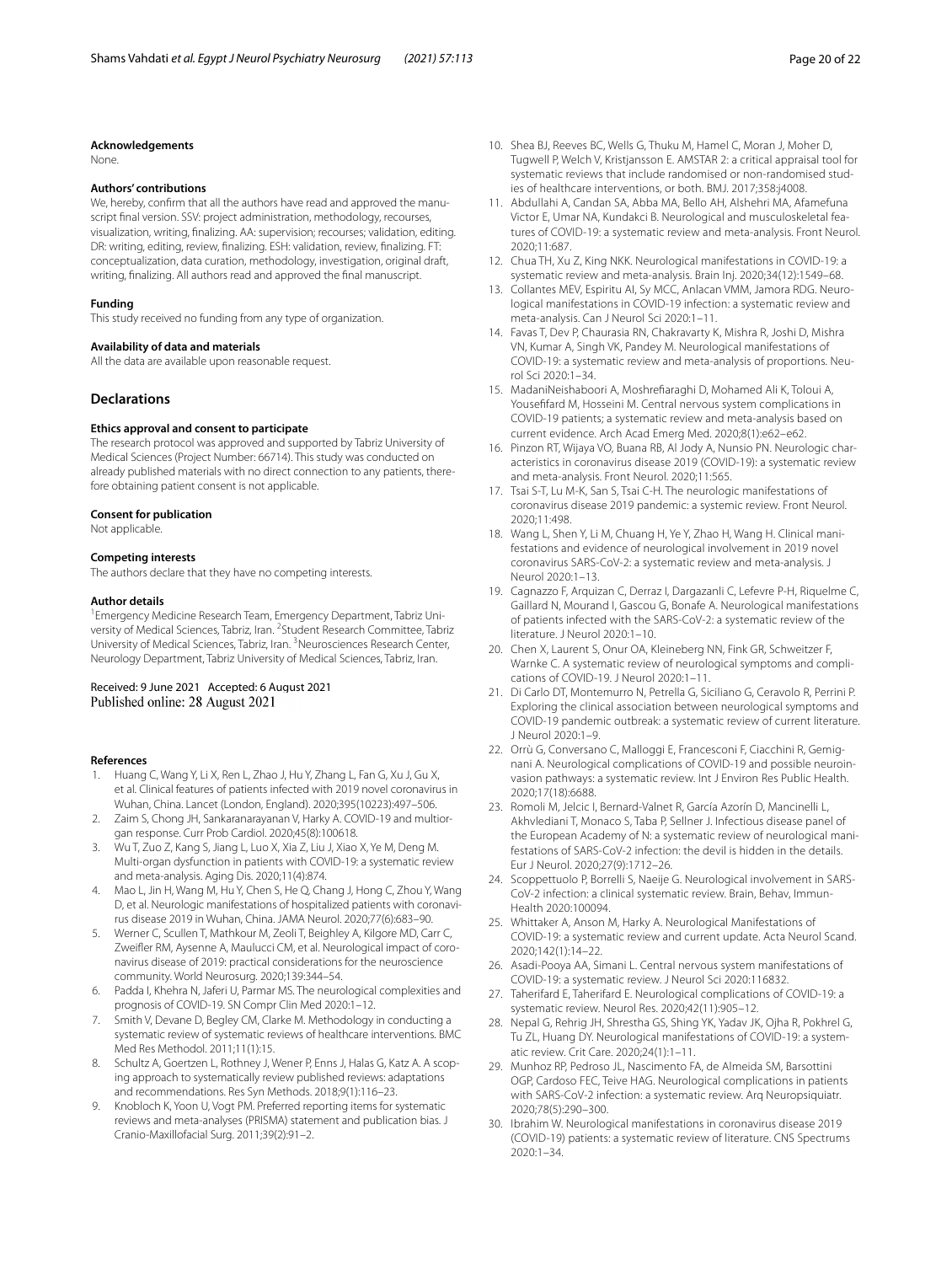- <span id="page-20-0"></span>31. Ghannam M, Alshaer Q, Al-Chalabi M, Zakarna L, Robertson J, Manousakis G. Neurological involvement of coronavirus disease 2019: a systematic review. J Neurol. 2020;267(11):3135–53.
- <span id="page-20-1"></span>32. Lee KW, Yusof Khan AHK, Ching SM, Chia PK, Loh WC, Abdul Rashid AMi, Baharin J, Inche Mat LN, Wan Sulaiman WA, Devaraj NK et al. Stroke and novel coronavirus infection in humans: a systematic review and metaanalysis. Front Neurol 2020, 11(1196).
- <span id="page-20-12"></span>33. Fridman S, Bres Bullrich M, Jimenez-Ruiz A, Costantini P, Shah P, Just C, Vela-Duarte D, Linfante I, Sharif-Razavi A, Karimi N, et al. Stroke risk, phenotypes, and death in COVID-19. Syst Rev Newly Rep Cases. 2020;95(24):e3373–85.
- <span id="page-20-5"></span>34. Katsanos AH, Palaiodimou L, Zand R, Yaghi S, Kamel H, Navi BB, Turc G, Romoli M, Sharma VK, Mavridis D, et al. The impact of SARS-CoV-2 on stroke epidemiology and care: a meta-analysis. Ann Neurol. 2021;89(2):380–8.
- <span id="page-20-7"></span>35. Yamakawa M, Kuno T, Mikami T, Takagi H, Gronseth G. Clinical characteristics of stroke with COVID-19: a systematic review and meta-analysis. J Stroke Cerebrovasc Dis. 2020;29(12):105288.
- <span id="page-20-13"></span>36. Nannoni S, de Groot R, Bell S, Markus HS. Stroke in COVID-19: a systematic review and meta-analysis. Int J Stroke: Off J Int Stroke Soc. 2021;16(2):137–49.
- <span id="page-20-2"></span>37. Tan Y-K, Goh C, Leow AS, Tambyah PA, Ang A, Yap E-S, Tu T-M, Sharma VK, Yeo LL, Chan BP. COVID-19 and ischemic stroke: a systematic review and meta-summary of the literature. J Thromb Thrombolysis. 2020;50(3):587–95.
- <span id="page-20-3"></span>38. Siepmann T, Sedghi A, Simon E, Winzer S, Barlinn J, de With K, Mirow L, Wolz M, Gruenewald T, Schroettner P, et al. Increased risk of acute stroke among patients with severe COVID-19: a multicenter study and metaanalysis. Eur J Neurol. 2021;28(1):238–47.
- <span id="page-20-4"></span>39. Szegedi I, Orbán-Kálmándi R, Csiba L, Bagoly Z. Stroke as a potential complication of COVID-19-associated coagulopathy: a narrative and systematic review of the literature. J Clin Med. 2020;9(10):3137.
- <span id="page-20-6"></span>40. Wijeratne T, Sales C, Karimi L, Crewther SG. Acute ischemic stroke in COVID-19: a case-based systematic review. Front Neurol 2020, 11(1031).
- <span id="page-20-8"></span>41. Fatima N, Saqqur M, Qamar F, Shaukat S, Shuaib A. Impact of COVID-19 on neurological manifestations: an overview of stroke presentation in pandemic. Neurol Sci. 2020;41(10):2675–9.
- <span id="page-20-9"></span>42. Valencia-Enciso N, Ortiz-Pereira M, Zafra-Sierra MP, Espinel-Gómez L, Bayona H. Time of stroke onset in Coronavirus disease 2019 patients around the globe: a systematic review and analysis: Running title: Stroke onset in COVID-19: systematic review. J Stroke Cerebrovascu Dis 2020:105325.
- <span id="page-20-10"></span>43. Fraiman P, Godeiro Junior C, Moro E, Cavallieri F, Zedde M. COVID-19 and cerebrovascular diseases: a systematic review and perspectives for stroke management. Front Neurol 2020, 11(1153).
- <span id="page-20-11"></span>44. Bhatia R, Pedapati R, Komakula S, Srivastava MVP, Vishnubhatla S, Khurana D. Stroke in coronavirus disease 2019: a systematic review. J Stroke. 2020;22(3):324–35.
- <span id="page-20-14"></span>45. Lechner M, Chandrasekharan D, Jumani K, Liu J, Gane S, Lund VJ, Philpott C, Jayaraj S. Anosmia as a presenting symptom of SARS-CoV-2 infection in healthcare workers-a systematic review of the literature, case series, and recommendations for clinical assessment and management. Rhinology. 2020;58(4):394–9.
- <span id="page-20-15"></span>46. Borsetto D, Hopkins C, Philips V, Obholzer R, Tirelli G, Polesel J, Boscolo-Rizzo P. Self-reported alteration of sense of smell or taste in patients with COVID-19: a systematic review and meta-analysis on 3563 patients. Rhinology. 2020;58(5):430–6.
- <span id="page-20-18"></span>47. Rocke J, Hopkins C, Philpott C, Kumar N. Is loss of sense of smell a diagnostic marker in COVID-19: a systematic review and meta-analysis. Clin Otolaryngol. 2020;45(6):914–22.
- <span id="page-20-28"></span>48. Hoang MP, Kanjanaumporn J, Aeumjaturapat S, Chusakul S, Seresirikachorn K, Snidvongs K. Olfactory and gustatory dysfunctions in COVID-19 patients: a systematic review and meta-analysis. Asian Pac J Allergy Immunol. 2020;38(3):162–9.
- <span id="page-20-23"></span>49. Tong JY, Wong A, Zhu D, Fastenberg JH, Tham T. The prevalence of olfactory and gustatory dysfunction in COVID-19 patients: a systematic review and meta-analysis. Otolaryngol Head Neck Surg 2020:0194599820926473.
- <span id="page-20-30"></span>50. Agyeman AA, Chin KL, Landersdorfer CB, Liew D, Ofori-Asenso R. Smell and taste dysfunction in patients with COVID-19: a systematic review and meta-analysis. Mayo Clin Proc. 2020;95(8):1621–31.
- <span id="page-20-31"></span>51. Pang KW, Chee J, Subramaniam S, Ng CL. Frequency and clinical utility of olfactory dysfunction in COVID-19: a systematic review and meta-analysis. Curr Allergy Asthma Rep. 2020;20(12):1–17.
- <span id="page-20-29"></span>52. Hajikhani B, Calcagno T, Nasiri MJ, Jamshidi P, Dadashi M, Goudarzi M, Eshraghi AA, Mirsaeidi M. Olfactory and gustatory dysfunction in COVID-19 patients: a meta-analysis study. Physiol Rep. 2020;8(18):e14578.
- <span id="page-20-25"></span>53. Chi H, Chiu N-C, Peng C-C, Lin C-H, Tai Y-L, Lee M-D, Cheng Y-J, Tan BF, Lin C-Y. One-seventh of patients with COVID-19 had olfactory and gustatory abnormalities as their initial symptoms: a systematic review and metaanalysis. Life. 2020;10(9):158.
- <span id="page-20-20"></span>54. Giorli A, Ferretti F, Biagini C, Salerni L, Bindi I, Dasgupta S, Pozza A, Gualtieri G, Gusinu R, Coluccia A. A literature systematic review with meta-analysis of symptoms prevalence in covid-19: the relevance of olfactory symptoms in infection not requiring hospitalization. Curr Treat Options Neurol. 2020;22(10):1–14.
- <span id="page-20-16"></span>55. Ibekwe TS, Fasunla AJ, Orimadegun AE. Systematic review and metaanalysis of smell and taste disorders in COVID-19. OTO open 2020, 4(3):2473974X20957975.
- <span id="page-20-17"></span>56. Chung TW-H, Sridhar S, Zhang AJ, Chan K-H, Li H-L, Wong FK-C, Ng M-Y, Tsang RK-Y, Lee AC-Y, Fan Z. Olfactory dysfunction in coronavirus disease 2019 patients: observational cohort study and systematic review. In: *Open Forum Infectious Diseases: 2020*: Oxford University Press US; 2020: ofaa199.
- <span id="page-20-19"></span>57. Zahra SA, Iddawela S, Pillai K, Choudhury RY, Harky A. Can symptoms of anosmia and dysgeusia be diagnostic for COVID-19? Brain Behav. 2020;10(11):e01839.
- <span id="page-20-21"></span>58. Fuccillo E, Saibene A, Canevini M, Felisati G. Olfactory disorders in coronavirus disease 2019 patients: a systematic literature review. J Laryngol Otol 2020:1–19.
- <span id="page-20-22"></span>59. Passarelli PC, Lopez MA, Bonaviri GM, Garcia-Godoy F, D'Addona A. Taste and smell as chemosensory dysfunctions in COVID-19 infection. Am J Dent. 2020;33(3):135–7.
- <span id="page-20-24"></span>60. Sedaghat AR, Gengler I, Speth MM. Olfactory dysfunction: a highly prevalent symptom of COVID-19 with public health signifcance. Otolaryngol-Head Neck Surg Of J Am Acad Otolaryngol-Head Neck Surg. 2020;163(1):12–5.
- <span id="page-20-26"></span>61. da Costa KVT, Carnaúba ATL, Rocha KW, da Andrade KCL, Ferreira SMS, Menezes PdL. Olfactory and taste disorders in COVID-19: a systematic review. Braz J Otorhinolaryngol. 2020;86(6):781–92.
- <span id="page-20-27"></span>62. Samaranayake LP, Fakhruddin KS, Panduwawala C. Sudden onset, acute loss of taste and smell in coronavirus disease 2019 (COVID-19): a systematic review. Acta Odontol Scand. 2020;78(6):467–73.
- <span id="page-20-32"></span>63. Printza A, Constantinidis J. The role of self-reported smell and taste disorders in suspected COVID-19. Eur Arch Otorhinolaryngol. 2020;277(9):2625–30.
- <span id="page-20-33"></span>64. Carrillo-Larco RM, Altez-Fernandez C, Ravaglia S, Vizcarra JA. COVID-19 and Guillain-Barre syndrome: a systematic review of case reports. Wellcome Open Res. 2020;5(107):107.
- <span id="page-20-40"></span>65. Uncini A, Vallat J-M, Jacobs BC. Guillain-Barré syndrome in SARS-CoV-2 infection: an instant systematic review of the first six months of pandemic. J Neurol Neurosurg Psychiatry. 2020;91(10):1105–10.
- <span id="page-20-34"></span>66. Abu-Rumeileh S, Abdelhak A, Foschi M, Tumani H, Otto M. Guillain–Barré syndrome spectrum associated with COVID-19: an up-to-date systematic review of 73 cases. J Neurol 2020:1–38.
- <span id="page-20-35"></span>67. Hasan I, Saif-Ur-Rahman KM, Hayat S, Papri N, Jahan I, Azam R, Ara G, Islam Z. Guillain-Barré syndrome associated with SARS-CoV-2 infection: a systematic review and individual participant data meta-analysis. J Peripher Nerv Syst. 2020;25(4):335–43.
- <span id="page-20-36"></span>68. Trujillo Gittermann LM, Valenzuela Feris SN, von Oetinger GA. Relation between COVID-19 and Guillain-Barré syndrome in adults. Systematic review. Neurologia (Engl Ed). 2020;35(9):646–54.
- <span id="page-20-37"></span>69. De Sanctis P, Doneddu PE, Viganò L, Selmi C, Nobile-Orazio E. Guillain-Barré syndrome associated with SARS-CoV-2 infection. A systematic review. Eur J Neurol. 2020;27(11):2361–70.
- <span id="page-20-38"></span>70. Aziz M, Perisetti A, Lee-Smith WM, Gajendran M, Bansal P, Goyal H. Taste changes (dysgeusia) in COVID-19: a systematic review and meta-analysis. Gastroenterology. 2020;159(3):1132–3.
- <span id="page-20-39"></span>71. Amorim Dos Santos J, Normando AGC, Carvalho da Silva RL, Acevedo AC, De Luca CG, Sugaya N, Santos-Silva AR, Guerra ENS. Oral manifestations in patients with COVID-19: a living systematic review. J Dental Res. 2021;100(2):141–54.